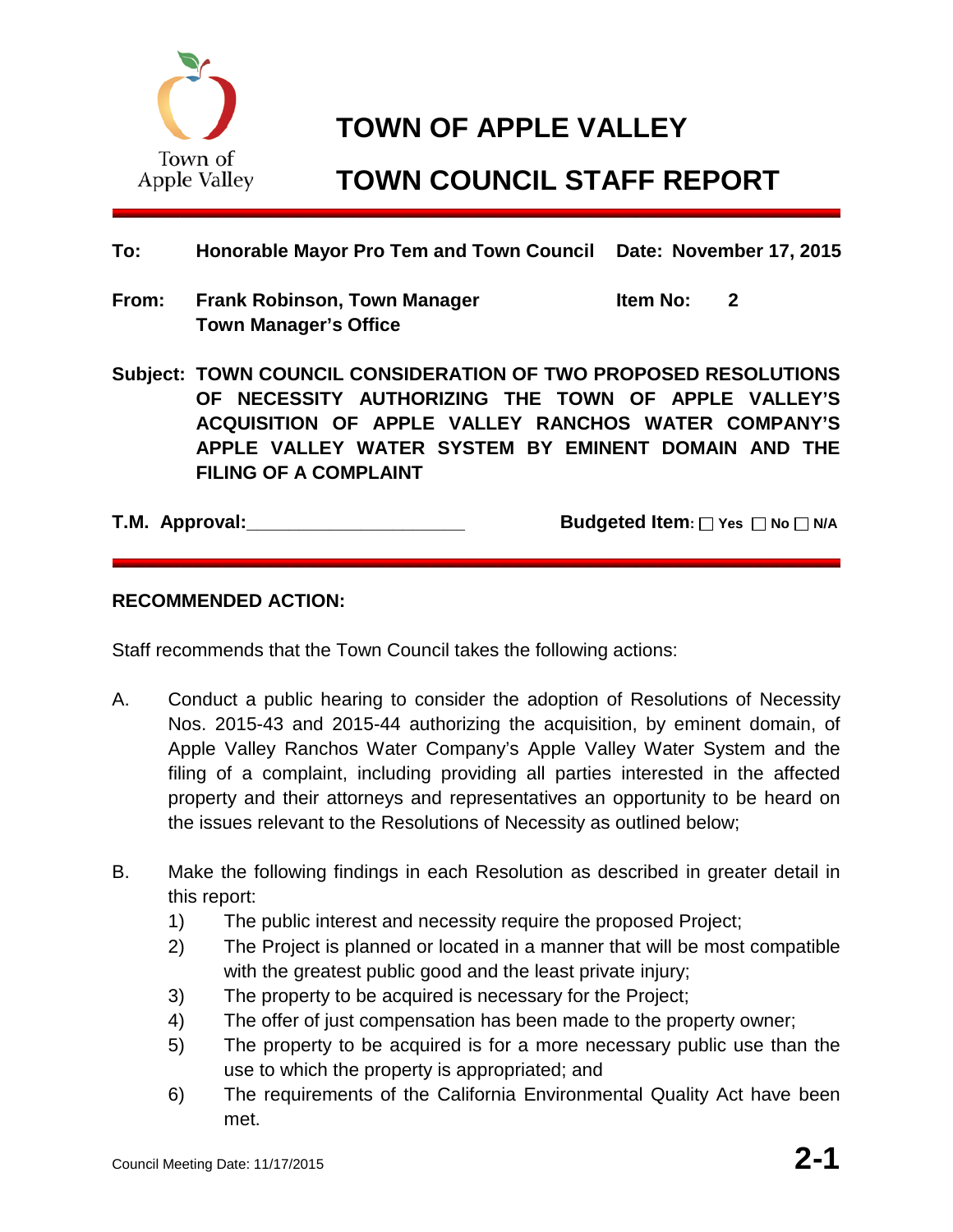C. Adopt Resolutions of Necessity No. 2015-43 and 2015-44 by no less than a twothirds vote of the entire Town Council.

## **SUMMARY:**

Staff recommends that the Town Council consider the adoption of two Resolutions of Necessity authorizing: (1) the Town's acquisition of Apple Valley Ranchos Water Company's ("AVR") Apple Valley Water System by eminent domain; and (2) the filing of a complaint. The purpose of the proposed acquisition by eminent domain ("Project") is for public ownership, operation and maintenance of the Apple Valley Water System to provide water service to the public.

Staff recommends that the Town Council hold a public hearing on the adoption of two Resolutions of Necessity authorizing the Project, and make the eminent domain findings recommended below, as required under the Eminent Domain Law. (Code Civ. Proc., § 1230.010 *et seq.*) Two Resolutions of Necessity have been prepared for the Town Council's consideration – one governing the interests in the Apple Valley Water System located within the Town and a second for the small portions of the Apple Valley Water System located outside of the Town in limited portions of the City of Victorville and a small unincorporated area of the County of San Bernardino.

### **BACKGROUND:**

### **HISTORY AND OWNERSHIP OF AVR**

Newton T. Bass and Bud Westlund, the modern founders of Apple Valley, in 1945 formed a small private water company they then called the Apple Valley Mutual Water Company. The system was later renamed Apple Valley Ranchos Water Company.

In 1987, Apple Valley Ranchos Water Company was acquired by Park Water Company, which currently owns and operates a water system in Los Angeles and Park Water Company also owns Mountain Water Company in Missoula, Montana. Mountain Water Company is currently subject to an eminent domain action filed by the City of Missoula.

In December 2010, Park Water Company was acquired by the Carlyle Group, a multinational global asset management firm based in Washington DC with investors all over the world. Park Water Company is owned by Western Water Holdings, LLC, which in turn is owned by Carlyle Infrastructure Partners, a subsidiary of the Carlyle Group. Now, Park Water Company is the subject of a proposed acquisition by Liberty Utilities Company, a subsidiary of Algonquin Power & Utilities Corporation of Oakville, Canada.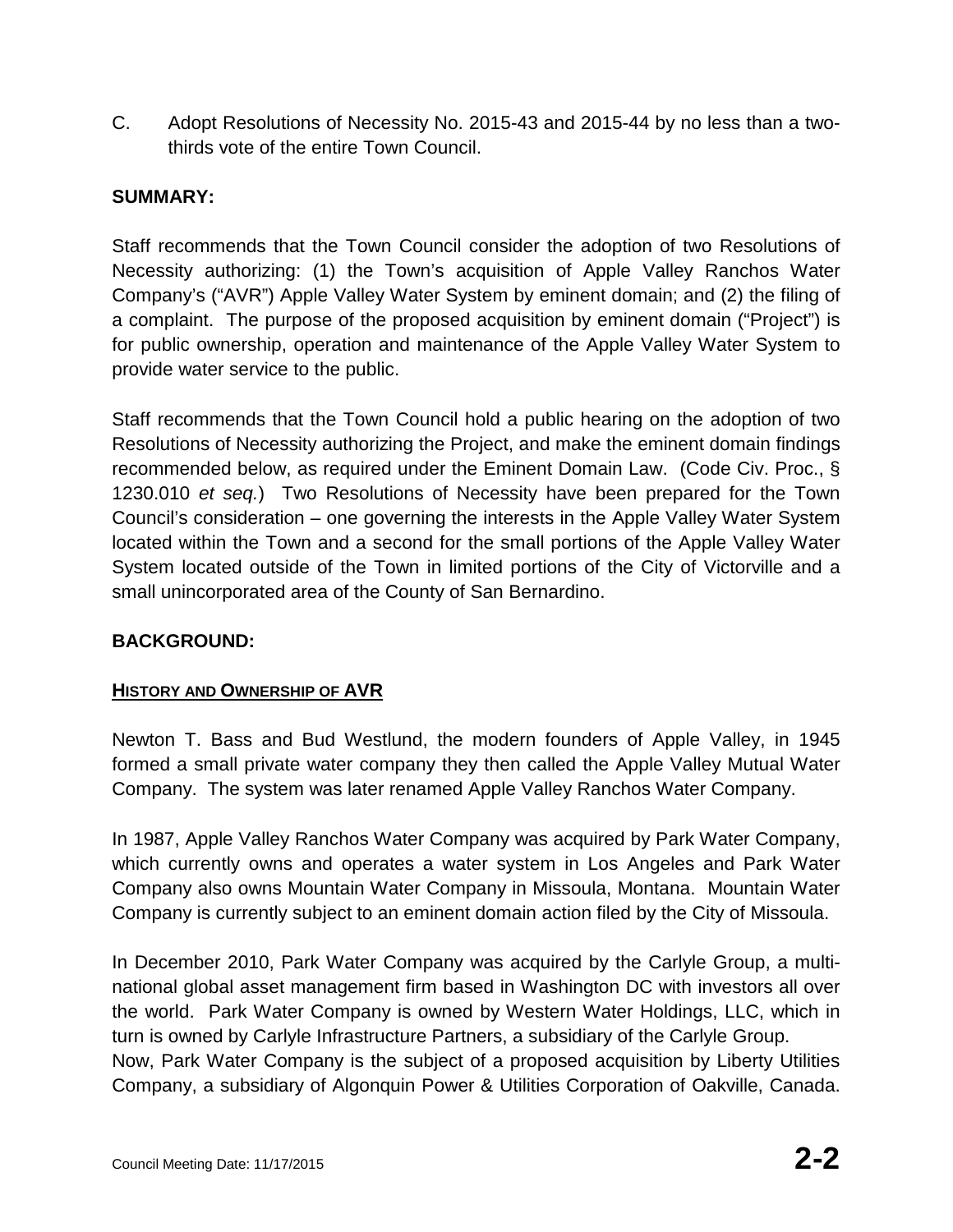The Carlyle Group has accepted an offer from Liberty Utilities of approximately \$250 million, in addition to the assumption of \$75 million of debt.

# **WATER SYSTEM INFORMATION**

The Apple Valley Water System is an integrated and independent water system that provides water service primarily in the Town. In addition, the Apple Valley Water System includes some small geographic areas outside the Town's boundaries in limited portions of the City of Victorville and a small unincorporated area of the County of San Bernardino. The Apple Valley Water System is reported to be currently comprised of 23 groundwater wells, 11 storage tanks, 16 emergency generators, 8 booster pump stations, over 450 miles of pipeline, and more than 22,000 active service connections, covering 14 interconnected pressure zones and providing service to over 62,000 consumers.

The Apple Valley Water System currently serves the majority of the incorporated area of the Town as well as some outlying areas located in a portion of the incorporated City of Victorville and unincorporated San Bernardino County. Although AVR recently acquired Yermo Water Company, the Yermo water system is not considered a part of the Apple Valley Water System and is not proposed to be acquired. This is because the Yermo water system located approximately 45 miles from the Town; does not provide any water services to the Town's residents, businesses, or other uses; and its facilities do not provide any other benefit to the Town's residents. Furthermore, the Yermo water system is an entirely separate and distinct system that is not integrated into the Apple Valley Water System.

## **CPUC REGULATORY SCHEME**

The Apple Valley Water System is the subject of formal reporting and filings by AVR with the California Public Utilities Commission ("CPUC"). The Apple Valley Water System is the subject of other formal filings by AVR, including the filing of an urban water management plan pursuant to Section 10610, *et seq*., of the California Water Code.

As a regulated investor-owned water utility, AVR has a government-granted and protected monopoly to provide water service to its customers within the officially delineated service area. Water service, expenditures and rates for the Apple Valley Water System are currently subject to exclusive oversight by the CPUC, located in San Francisco. If the Town acquires the Apple Valley Water System, the System will be subject to local oversight instead of oversight by the CPUC. The CPUC has no jurisdiction over the Town's decision whether or not to acquire the Apple Valley Water System by eminent domain and will not have jurisdiction over the eminent domain complaint.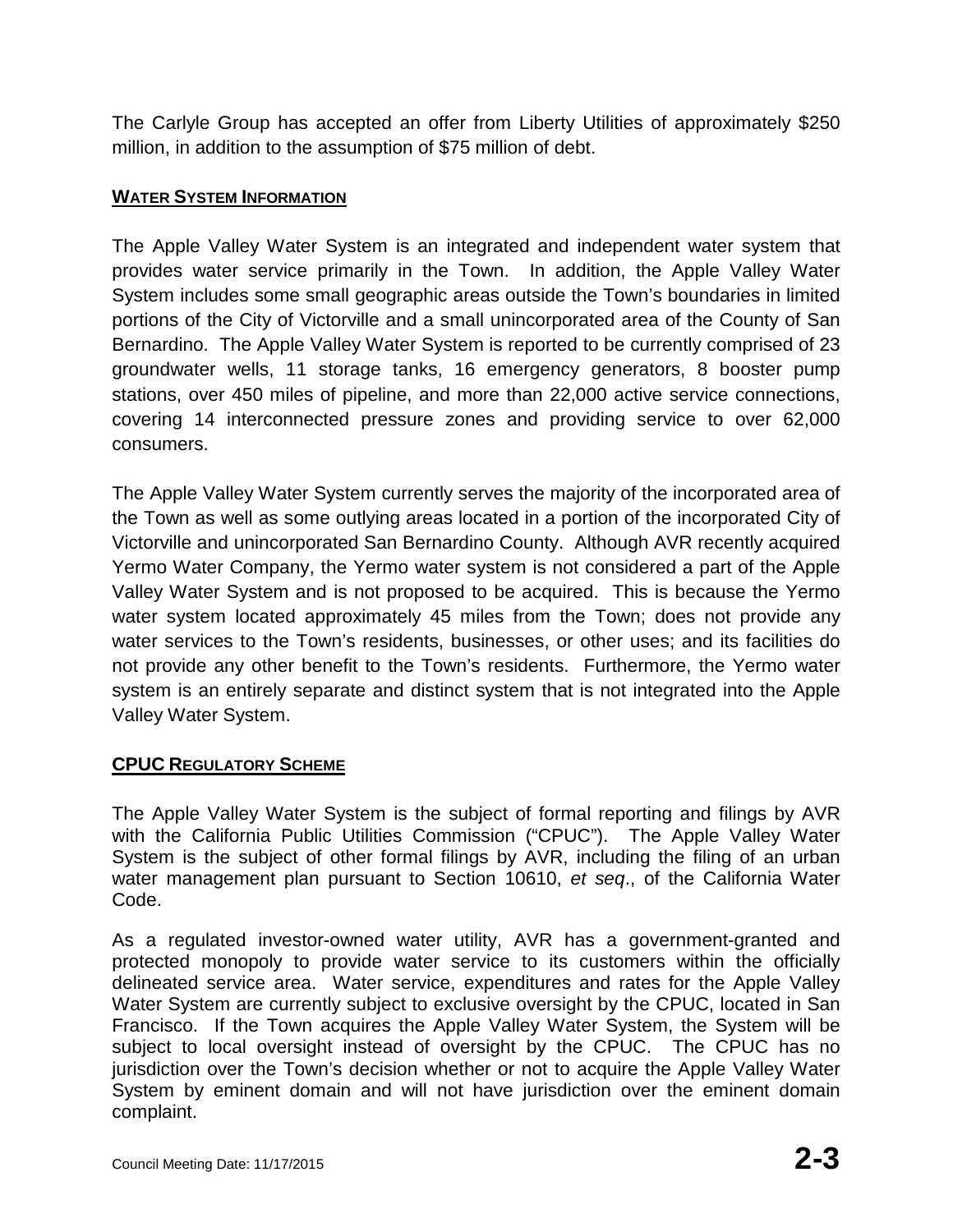Every three years, AVR requests an increase in water rates as part of the CPUC's general rate case problem. The following chart illustrates AVR's history of rate requests:

| Application Year and                | <b>Rate Request</b> |        |
|-------------------------------------|---------------------|--------|
| <b>Number</b>                       | Year                | Amount |
| 2002 Application                    | 2003                | 27.1%  |
| $(A.02-03-046)$                     | 2004                | 3.8%   |
|                                     | 2005                | 3.7%   |
| 2005 Application                    | 2006                | 8.56%  |
| $(A.05-02-005)$                     | 2007                | 2.69%  |
|                                     | 2008                | 5.46%  |
| 2008 Application<br>$(A.08-01-002)$ | 2009                | 22.73% |
|                                     | 2010                | 0.9%   |
|                                     | 2011                | 1.32%  |
| 2011 Application                    | 2012                | 20.0%  |
| $(A.11-01-001)$                     | 2013                | 2.55%  |
|                                     | 2014                | 3.32%  |
| 2014 Application                    | 2015                | 14.88% |
| $(A. 14-01-002)$                    | 2016                | 8.48%  |
|                                     | 2017                | 8.19%  |

Invariably, the CPUC grants AVR an increase. In the intervening years, AVR routinely files advice letter requests with the CPUC. The advice letters typically impose new surcharges or adjust rates upwards to account for AVR expenses not fully considered during the prior rate case. AVR submitted 13 advice letters to the CPUC that became effective between 2011 and 2013. For example, in March 2013, AVR requested a surcharge of approximately 26 cents per unit for 18 months to recover a \$2.3 million shortfall in revenues from prior years.

The Town has routinely opposed AVR's proposed increases through the CPUC process, and, with the help of the Office of Ratepayer Advocates, has obtained significant reductions in the proposed increases. Despite this, the increases are unrelenting. For AVR's customers, the CPUC process has meant increases in their water bills year after year.

### **DECISION TO ACQUIRE**

The Town began exploring the potential acquisition of the Apple Valley Water System in response to a number of factors, including, but not limited to, the following: longstanding public concern about AVR's escalating water rates; the significantly higher water rates paid by customers of the Apple Valley Water System as compared to neighboring jurisdictions; lack of local control over water rates, service, expenditures, and policy; lack of responsiveness and accountability of AVR to concerns of ratepayers within the service area; and the lack of transparency in the operation of the Apple Valley Water System.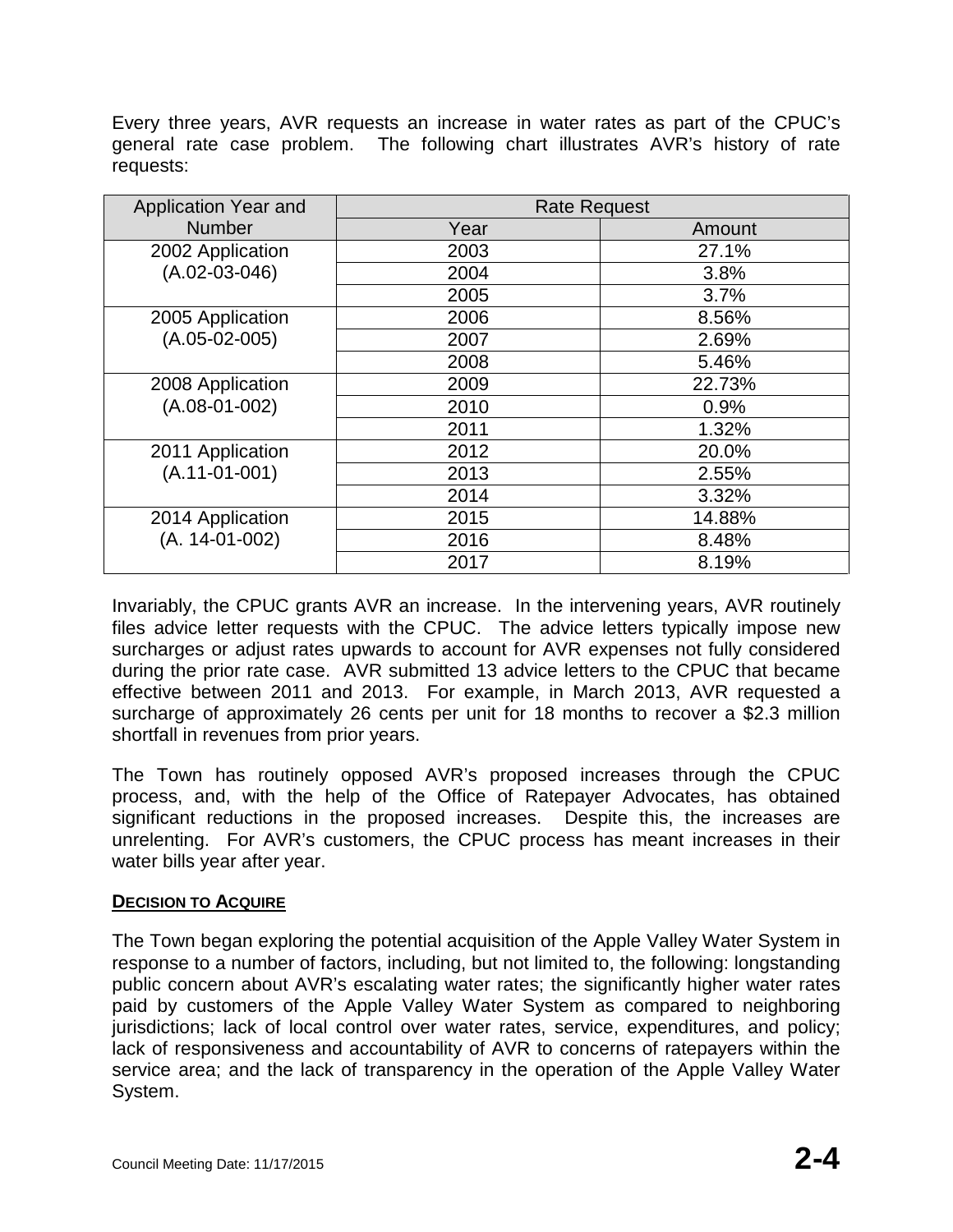At the direction of the Town Council, Town staff and expert consultants undertook an exhaustive evaluation process. This process included: reviewing official filings, reports and documents; conducting public meetings seeking input from the community; retaining engineering and financial consulting firms; preparing a report by a utility valuation professional with expertise in utility appraisals to evaluate the fair market value of the Apple Valley Water System; preparing and presenting a detailed Final Environmental Impact Report on the proposed acquisition; and preparing and presenting a detailed financial feasibility analysis considering the financial consequences of municipal ownership of the Apple Valley Water System.

The Town is constitutionally and statutorily authorized to provide water service. (See, e.g., Art. XI, Sec. 9, California Constitution; Gov. Code, § 38730.)

### **OFFER OF JUST COMPENSATION**

On June 26, 2015, in compliance with the requirements of Section 7267.2 of the Government Code, the Town transmitted a formal offer to acquire the Apple Valley Water System from AVR for its appraised fair market value of \$50.3 million following the appraisal process. The offer included a full description of the Apple Valley Water System proposed to be acquired. On July 24, 2015, AVR rejected the Town's offer. AVR has refused to negotiate with the Town and has made it clear that it is unwilling to sell the Apple Valley Water System separate from the other entities owned by Park Water Company.

AVR representatives have rejected participating in any negotiations pursuant to Section 7267.2 of the Government Code or otherwise regarding the Town's acquisition of the Apple Valley Water System. In rejecting the Town's offer, AVR did not identify any defect in the offer, ask for any clarification or additional information regarding the offer, claim that the offer does not comply with Section 7267.2, or make any counter proposal. It has simply asserted its position that it will not participate in any discussions regarding possible Town acquisition of the Apple Valley Water System. It has also declined to discuss the possibility of retaining any assets if the Town acquires the Apple Valley Water System. If the Town Council desires to further pursue the potential acquisition of the Apple Valley Water System, it must do so through the eminent domain process.

### **PREPARATION AND CERTIFICATION OF EIR**

On June 26, 2015, the Town issued a Notice of Preparation informing the public of its intent to prepare an Environmental Impact Report ("EIR") for the proposed acquisition of AVR's Apple Valley Water System. On July 7, the Town held a scoping meeting to enable members of the public and other stakeholders the opportunity to comment on the scope of the EIR. In conjunction with this scoping meeting, the Town provided a public comment period from June 26 to July 27 for comments on the scope of the EIR. On July 17, and in response to requests from the public, the Town issued an Amended Notice of Preparation for the proposed acquisition and provided an additional public review period of July 17 to August 19. On August 4, the Town also held an additional scoping meeting under the California Environmental Quality Act ("CEQA").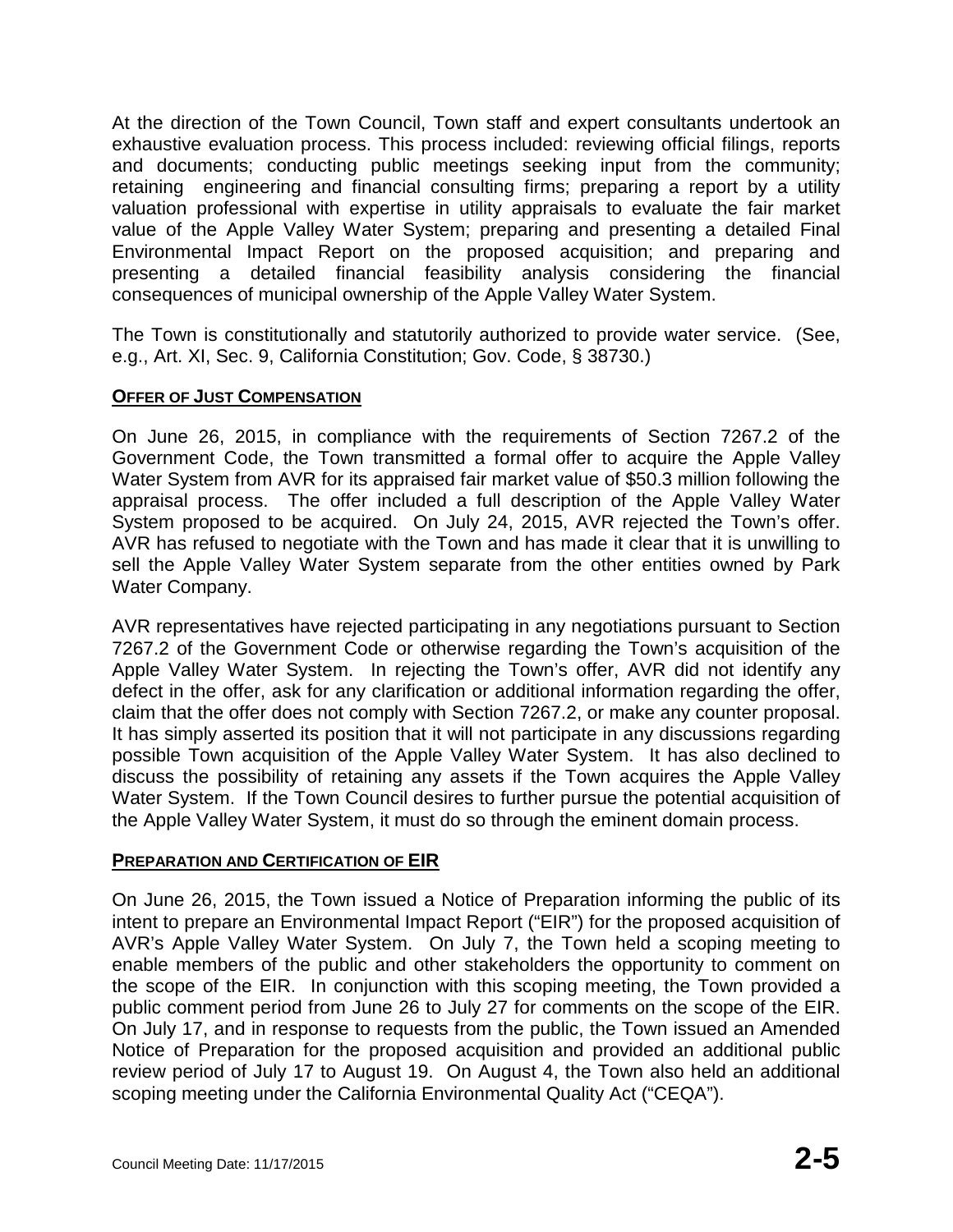After considering the information gathered in the scoping meetings and related comment periods, the Town issued, publicly posted, and broadly circulated a Notice of Availability of the Draft EIR ("DEIR") for the Project. The Town made the DEIR available for public review at three locations within the Town and online. The comment period on the DEIR extended from September 18 to November 2, 2015.

All public comments were addressed. The comments and responses became a part of the Final EIR ("FEIR"), which was presented to the Town for certification today, November 17, 2015. The Project as described in the Resolutions of Necessity is consistent with the Project as described in the Final Environmental Impact Report.

## **PROPOSED ACTION**

To proceed further with the acquisition process, the Town Council must hold a public hearing on the adoption of the Resolutions of Necessity authorizing the acquisition of the Apple Valley Water System, authorizing the filing of a complaint, and making the findings detailed below, as required under the Eminent Domain Law. Two Resolutions of Necessity have been prepared for the Town Council's consideration, one governing the interests in the Apple Valley Water System located within the Town and a second for the small portions of the Apple Valley Water System located outside of the Town, in limited portions of the City of Victorville, and a small unincorporated area of the County of San Bernardino.

The Eminent Domain Law provides that a public entity may not commence eminent domain proceedings until its governing body has adopted a resolution of necessity by no less than two-thirds vote of the entire body. Such resolutions may only be adopted after the governing body has given each party with an interest in the affected property, or their representatives, a reasonable opportunity to appear and be heard on the following matters:

- 1) The public interest and necessity require the proposed project;
- 2) The project is planned or located in a manner that will be most compatible with the greatest public good and the least private injury;
- 3) The property to be acquired is necessary for the project; and
- 4) The offer of just compensation has been made to the property owner.

Since, despite the Town's best efforts, an agreement has not been reached with AVR for the purchase of the Apple Valley Water System and AVR continues to refuse to negotiate with the Town, it may be necessary for the Town to acquire the Apple Valley Water System by eminent domain. The initiation of the eminent domain process in court can only be authorized by the Town Council's adoption of the Resolutions of Necessity.

Record owners must be afforded an opportunity to appear at the hearing and lodge objections. Notices of this hearing were sent by first class mail to AVR, and other interested parties. The notices state the Town Council's intent to consider the adoption of Resolutions of Necessity, the right of the property owners to appear and be heard on these issues, and that failure to file a written request to appear at the hearing may result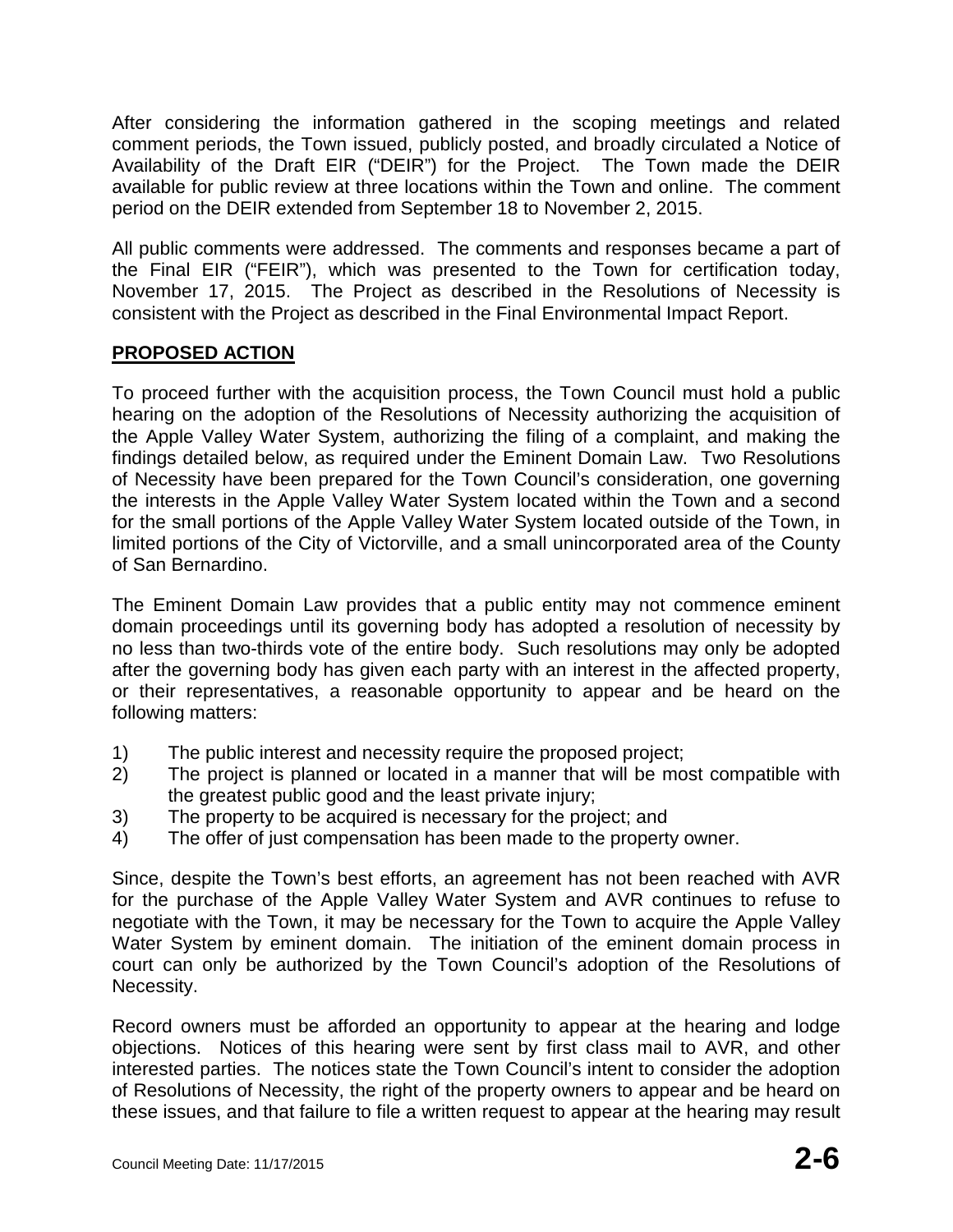in a waiver of the right to appear and be heard. The Town scheduled this hearing so that all persons who filed a written request may appear and be heard. In addition, while not required by law, notice of the hearing was published in a local newspaper of general circulation qualified to publish local government official notices. Notice was also provided to AVR's counsel as a courtesy.

## **FINDINGS REQUIRED IN ADOPTING RESOLUTIONS OF NECESSITY**

The following is a detailed outline of the findings required to be made by the Town Council in adopting the Resolutions of Necessity, and the substantial support for each element:

## **FINDING 1: THE PUBLIC INTEREST AND NECESSITY REQUIRE THE PROJECT**

A number of factors demonstrate that the public interest and necessity support the proposed Project including: (1) AVR's high and ever-escalating water rates; (2) the significantly higher water rates paid by rate payers in the AVR Service Area as compared to neighboring jurisdictions; (3) AVR's attempts to obstruct the provision of recycled water within the Town; (4) the lack of transparency in the operation of the Apple Valley Water System; (5) the Town's ability to harmonize land use authority with the water distribution system; (6) the Town's ability to integrate water service and billing with other municipal functions; (7) improved emergency planning and coordination; (8) the environmental sustainability; and (9) benefits for the Town as customer. These considerations were expressed by the ratepayers in detail at the Public Participation Hearings during the prior General Rate Case before the CPUC, as well as in subsequent community meetings and Public Participation Hearings in the current General Rate Case.

## (1) High and Escalating Water Rates

### *Historic Rate Increases*

For decades, the Apple Valley community has been concerned about the high and increasing water rates charged by AVR. Looking at water rate and meter charge alone, the average annual bill for an individual using 200 ccf of water has increased from \$486.72 in 2002 to \$769.06 in 2012. (See D.03-08-069 (8/21/2003); D.12-09-004 (9/13/2012).) The LA Times recently reported that rates alone have increased a total of 68% in the last 13 years. These figures do not consider surcharges.

## *Proposed Decision in Current General Rate Case*

On October 16, 2015, the CPUC issued Proposed Decision on AVR's most recent general rate case application (A. 14-01-002). AVR had requested rate increases totaling 14.88% for 2015, 8.48% for 2016, and 8.19% for 2017. In total, the proposed percentage increase amounted to 35.64%. The CPUC, through the Proposed Decision, rejected AVR's excessive request, but still proposes to authorize a 25.27% overall increase. If the Proposed Decision goes into effect, as the Town anticipates, a residential customer maintaining consumption at 16.45 ccf per month would see her or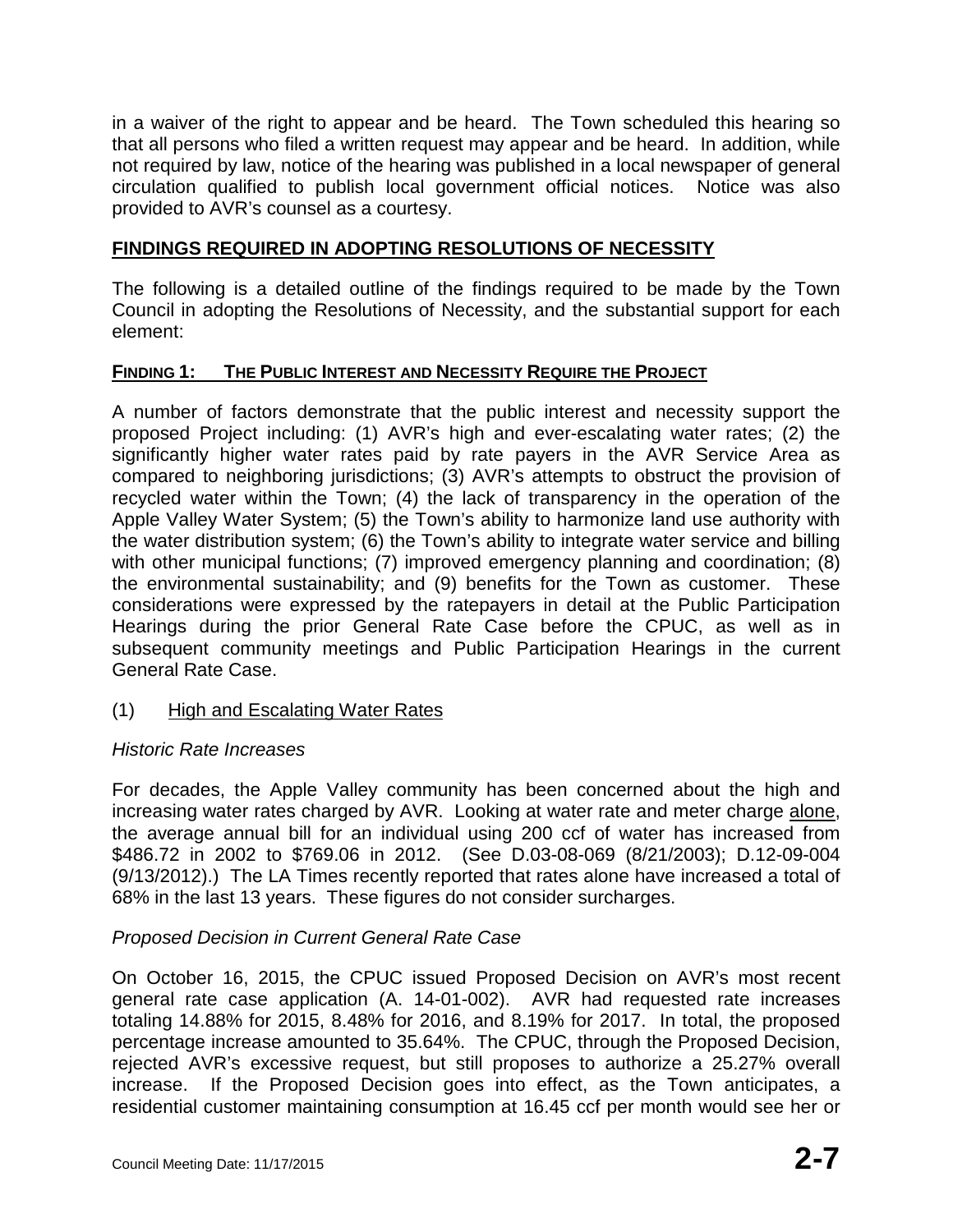his bi-monthly bill increase from \$[1](#page-7-0)27.20 to \$163.74.<sup>1</sup> (See Proposed Decision, p. 2.) In short, a resident maintaining water usage as before would be expected to pay over \$200 more per year to AVR than they currently do. Even if the average resident cuts their usage by 28%, in line with the Governor's mandated cuts for water purveyors, the resident can still expect to pay AVR an additional \$41.16 per year. (See Proposed Decision, pp. 2, 9.)

## *Difficulties in Estimating Bill Increases*

It is a challenge to estimate the full and complete impact of rate increases if surcharges in addition to rate increases are considered. AVR currently imposes numerous surcharges and adjustments on its customers' bills, making it extremely difficult to predict future billings, verify if the billings are correct, or assess the full impact of AVR's actual increases in its water billings. For example, as recently as October 18, 2015, AVR's rate schedules for residential metered service included the following surcharges:

- An additional \$0.245 on every unit of water for a period of 18 months from the effective date of Advice Letter 190-W-A.
- An additional \$0.287 on every unit of water for a period of 18 months from the effective date of Advice Letter 196-W.

Similarly, as recently as October 18, 2015, AVR's rate schedules for non-residential metered service included the following surcharges:

- An additional \$0.125 on every unit of water for a period of 24 months from the effective date of Advice Letter 180-W-A.
- An additional \$0.263 on every unit of water for a period of 18 months from the effective date of Advice Letter 182-W.
- An additional \$0.245 on every unit of water for a period of 18 months from the effective date of Advice Letter 190-W-A.

While AVR does issue the occasional surcredit through the Advice Letter process, these amounts are dwarfed by the amount of surcharges.

### *Reasons for High and Escalating Water Bills*

AVR's high and ever-escalating water bills are attributable to a number of factors, including: (i) the CPUC's authorization of a rate of return; (ii) dividends; (iii) shared general office expenses; (iv) taxation; (v) the Water Revenue Adjustment Mechanism; (vi) the incentive to overcapitalize; and (vii) the inefficient and costly CPUC system. All of these factors would not be applicable to the Town's ownership and operation of the Apple Valley Water System.

<span id="page-7-0"></span> $1$  The CPUC's Proposed Decision sets the expected bill increases out on a monthly basis. Here, they are set out as bi-monthly figures to more accurately reflect AVR's billing cycle.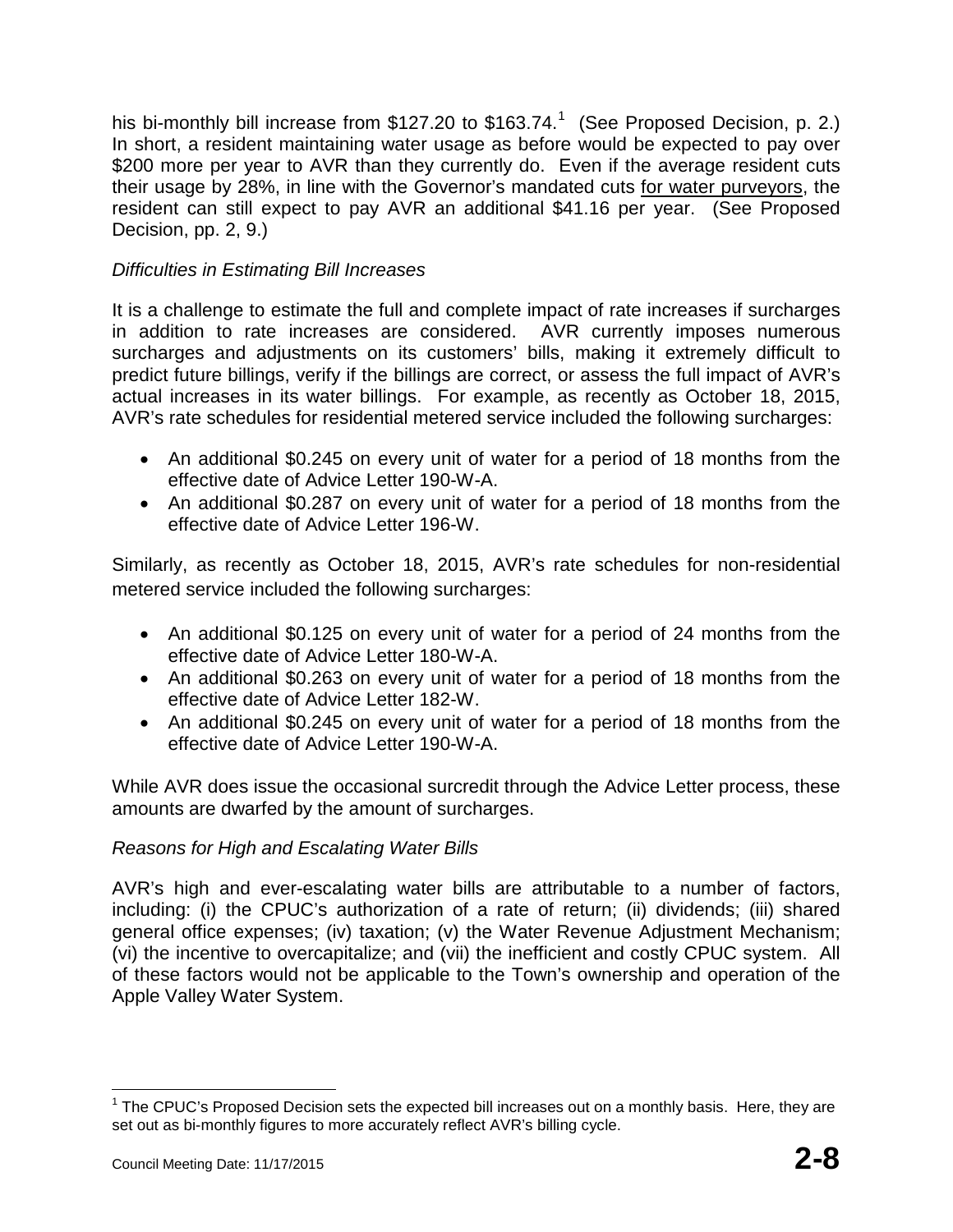(i) Rate of Return

As a CPUC-regulated investor-owned utility, AVR is entitled to charge its users a "rate of return," or profit. This is a rate of return on its capital investments. Currently the rate of return that AVR is authorized by the CPUC to charge the Apple Valley Water System users is 9.07%. However, in AVR's most recent rate case application, AVR reported that the rate of return for the last recorded year was 11.94%. Based on AVR's Annual Report for 2014, Town staff estimates that AVR received a rate of return of roughly 9.58% last year. Furthermore, according to a report issued earlier this year by the California State Auditor, in 2013, Apple Valley Ranchos received a return on its investment of \$3.6 million, or \$198 per connection. (California State Auditor (April 2015) Report 2014-32, p. 2.) The rate of return is ultimately a cost passed on to ratepayers.

By contrast, municipal water providers are not permitted to charge a rate of return for water service. The Town's ownership of the Apple Valley Water System would subject it to Proposition 218, which does not permit cities to make a profit in water service operations. Thus, acquisition of the Apple Valley Water System by the Town would result in a savings to the consumers of any pass-through of the rate of return or profit.

The following chart, based on data from AVR's Annual Reports, shows the revenue received by AVR for every unit of water sold over a period of 15 years:

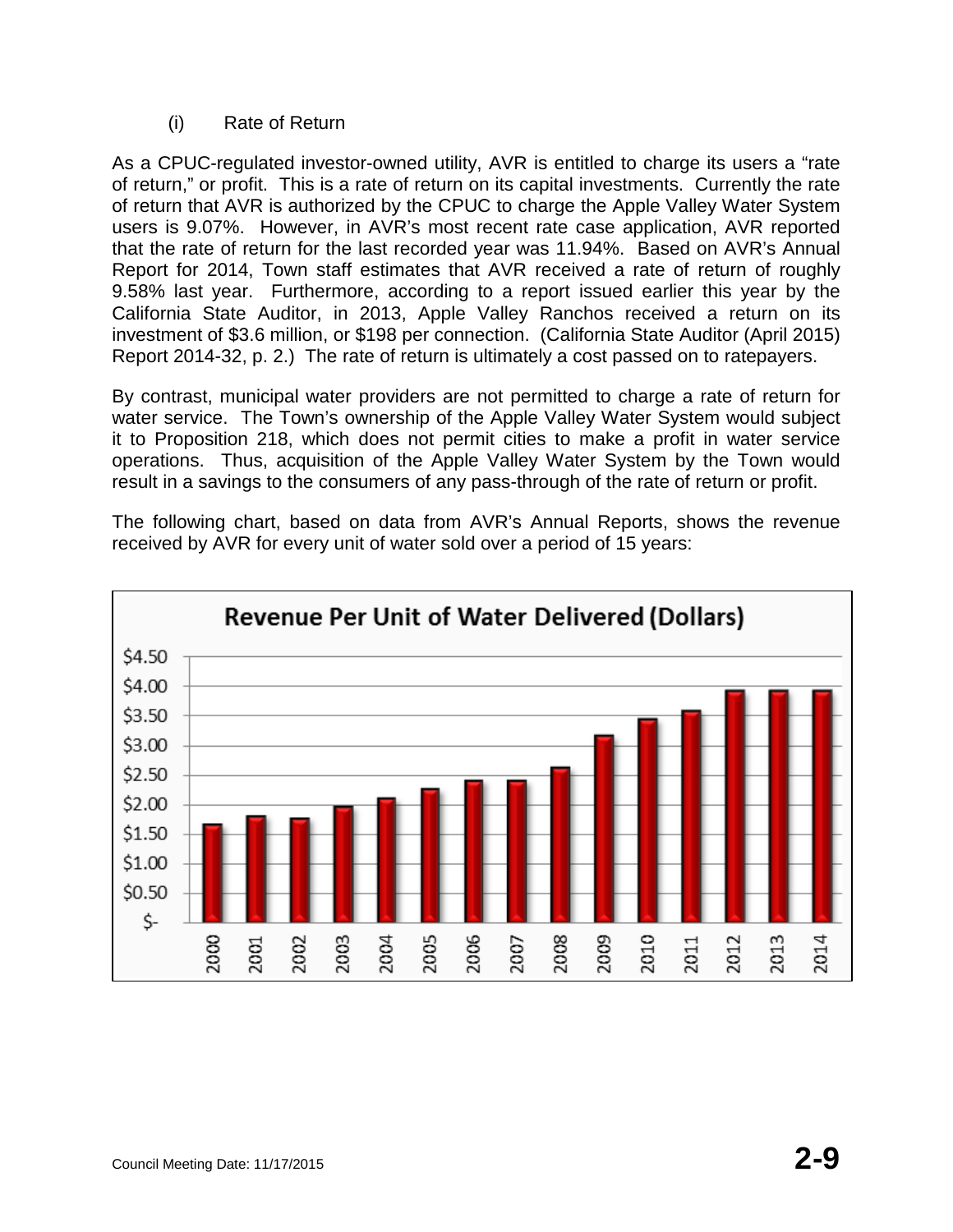## (ii) Dividends

Additionally, as part of a publicly traded company (i.e. the Carlyle Group), AVR is incentivized to pay dividends to its shareholders. This incentive puts pressure on AVR to increase water rates to pay those dividends to provide an attractive rate of return to investors. The Carlyle Group has paid numerous dividends to its shareholders in recent years, including four dividends totaling \$2.83 per share in 2015 to date. Ownership of the Apple Valley Water System by the Town would put an end to the payment of dividends and the upward pressure this puts on water rates as well as an end to any inherent conflict of interest between shareholders and ratepayers.

(iii) Shared General Office Expenses

The fact that Park Water Company and its parent company have multiple operations in and outside California also raises the issue in every rate case proceeding before the CPUC whether the costs associated with these other operations unrelated to customer water service are being imposed improperly on ratepayers in the Apple Valley community. This issue of "general office" expenses is the constant subject of CPUC rate proceedings which can become very contentious. The high salaries and benefits of senior managers of Park Water Company are shared by Apple Valley ratepayers along with ratepayers in Missoula, Montana, and in Los Angeles without regard for the time spent by these managers in those communities.

(iv) Taxation

Also, as an investor-owned for-profit utility, AVR is required to pay state and federal income taxes and property taxes, which add substantially to the cost of its operations. A recent state audit comparing water rates in the Apple Valley area noted that "[f]or 2011 through 2013, AVR's average cost for property, income, and other taxes was \$154 per connection." (California State Auditor (April 2015) Report 2014-32, p. 23.) Because municipal utilities are not-for-profit entities, they are not required to pay taxes. Thus, acquisition by the Town would also save this expense.

(v) Water Revenue Adjustment Mechanism ("WRAM")

Another issue affecting rates under AVR's ownership is the Water Revenue Adjustment Mechanism ("WRAM"), which is unique to the CPUC and does not affect municipal purveyors. Under the WRAM, AVR is entitled to charge a surcharge to water users when there is a drop in water consumption – in other words, rate payers pay more for consuming less so AVR does not face a drop in revenues when demand goes down. The drop in demand may be caused by periods of drought like California is now experiencing or from other factors. The WRAM system has been used to impose charges on ratepayers having nothing to do with water conservation. For example, rate payers were required to pay for their drop in water usage due to cutting back consumption in the face of the Great Recession, thereby providing economic protections to private for-profit corporations in an economic downturn.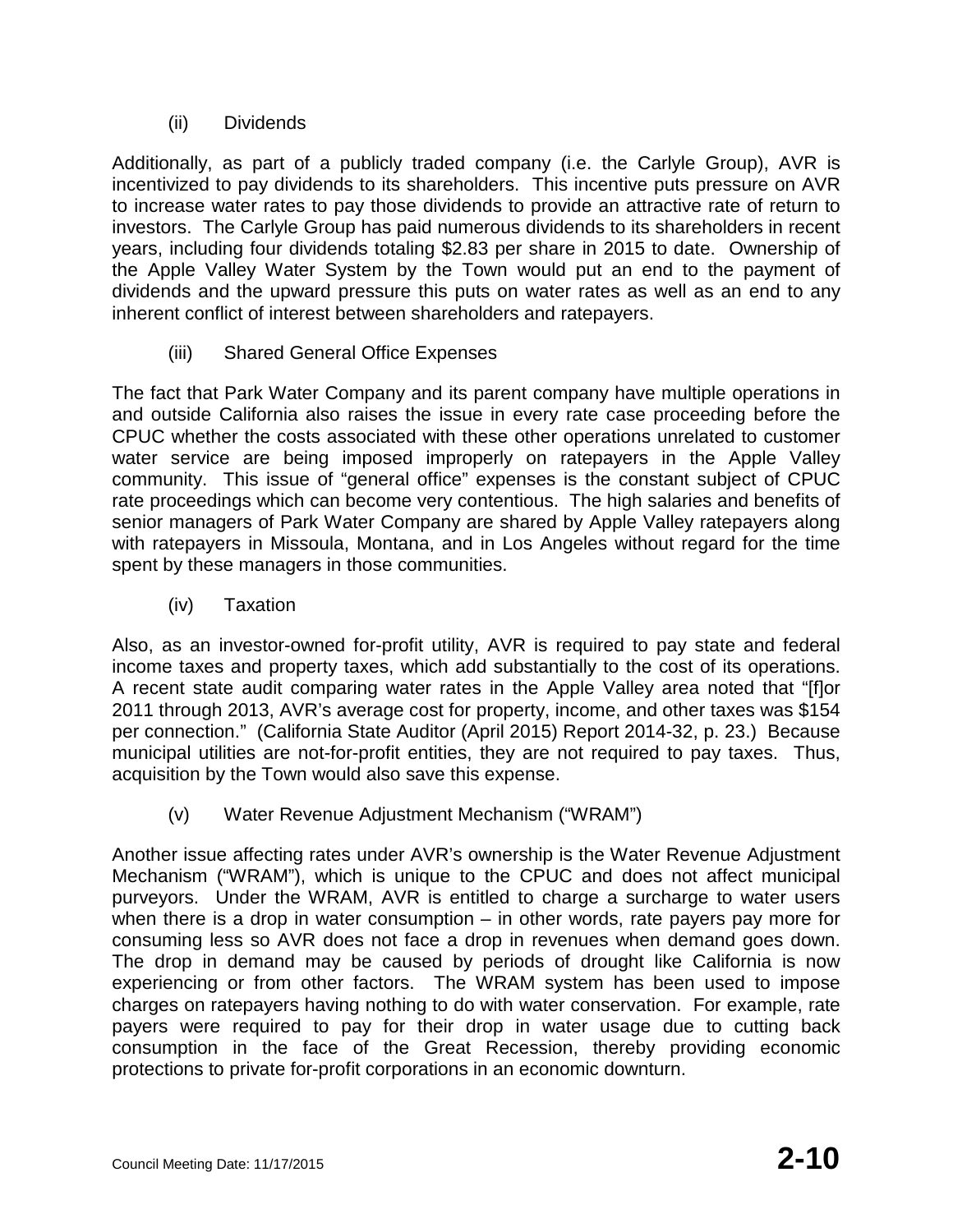New issues relating to WRAM have arisen since the last hearing on the resolutions of necessity. On April 1, 2015, Governor Brown ordered water reductions by urban water purveyors throughout California by 25% from a 2013 baseline. As a result, State authorities have directed a 28% reduction for the Apple Valley Service Area. This reduction under the current WRAM structure will result in additional surcharges.

WRAM essentially shifts all the economic risks of drop in consumption due to new and ongoing external events from water utility shareholders to ratepayers. This reduction in economic risk to AVR is a substantial benefit to the shareholders of its ultimate owners.

(vi) Incentive to Over-Capitalize

Other factors also put upward pressure on rates and surcharges under the current system in comparison to municipal ownership. AVR's profits are derived from its rate of return on its capital investments. This creates an economic incentive to incur capital expenditures. There is limited incentive to find less costly materials or alternatives, or phase in cost effective infrastructure projects.

(vii) Inefficient and Costly CPUC System

The CPUC regulatory system is also cumbersome and expensive. The various CPUC proceedings are protracted, litigious, and expensive. AVR then passes on its expenses for its lawyers, personnel, and consultants in this process to its customers. Policy decisions on water planning, capital expenditures, operational expenses, rates, and rate design are all made in this process, which is often a multi-year process, involving review by the CPUC of literally thousands of pages on such subjects as expenditures on postage, office equipment, and pensions. In turn, the Town has participated extensively in these proceedings as interveners, most of which have been held in San Francisco. These interventions are at taxpayer expense – unlike for other interveners, the Public Utilities Code does not allow for compensation of municipal interveners.

(2) Comparably Higher Rates

A report issued earlier this year by the California State Auditor determined that, of the four utilities audited, "Apple Valley Ranchos had the highest average monthly residential water bill . . . ." (California State Auditor (April 2015) Report 2014-32, p. 19.) That report included the figure on the following page, which shows AVR's rates are comparatively higher than the publicly operated systems in nearby Victorville and Hesperia: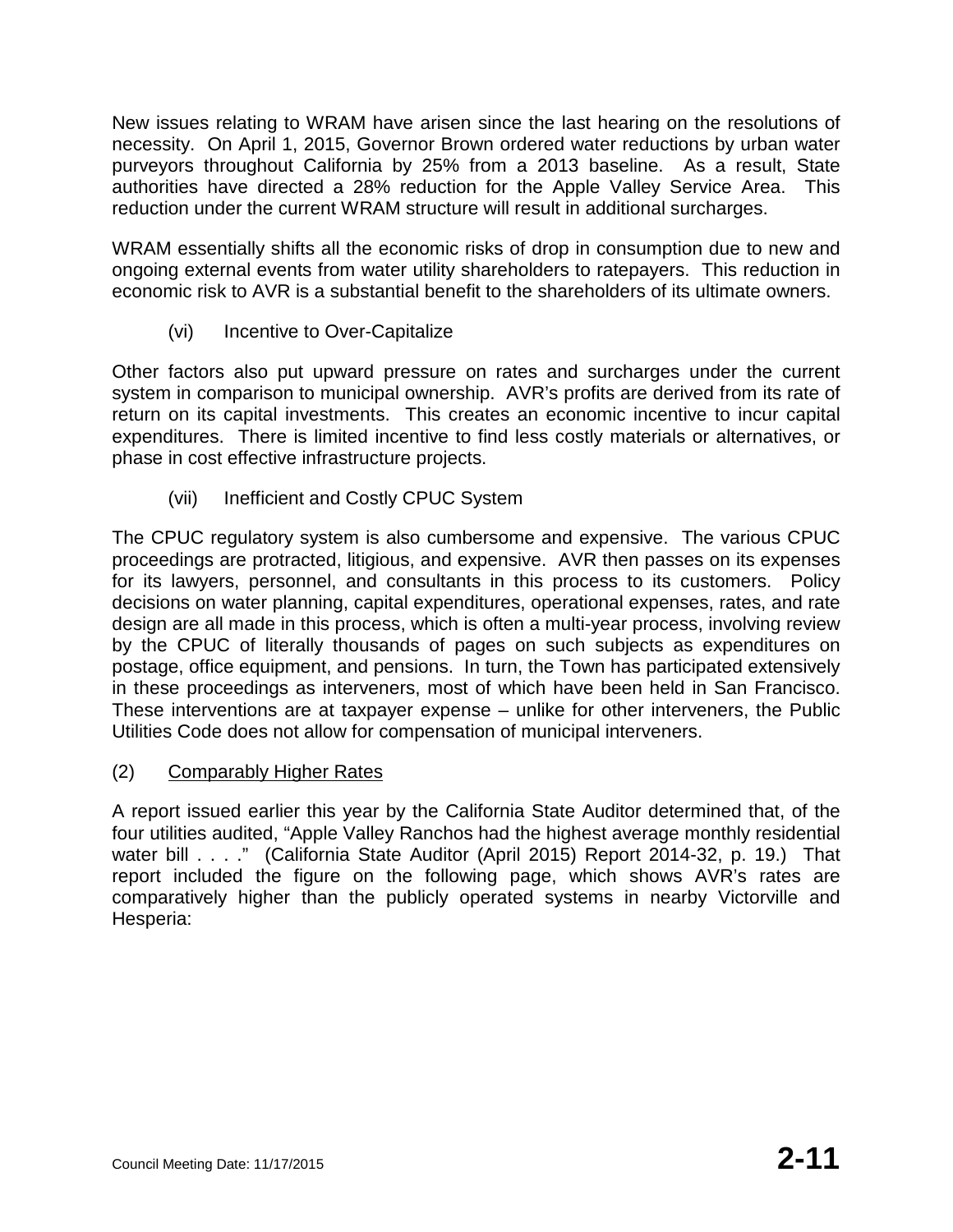

(California State Auditor (April 2015) Report 2014-32, Figure 4.)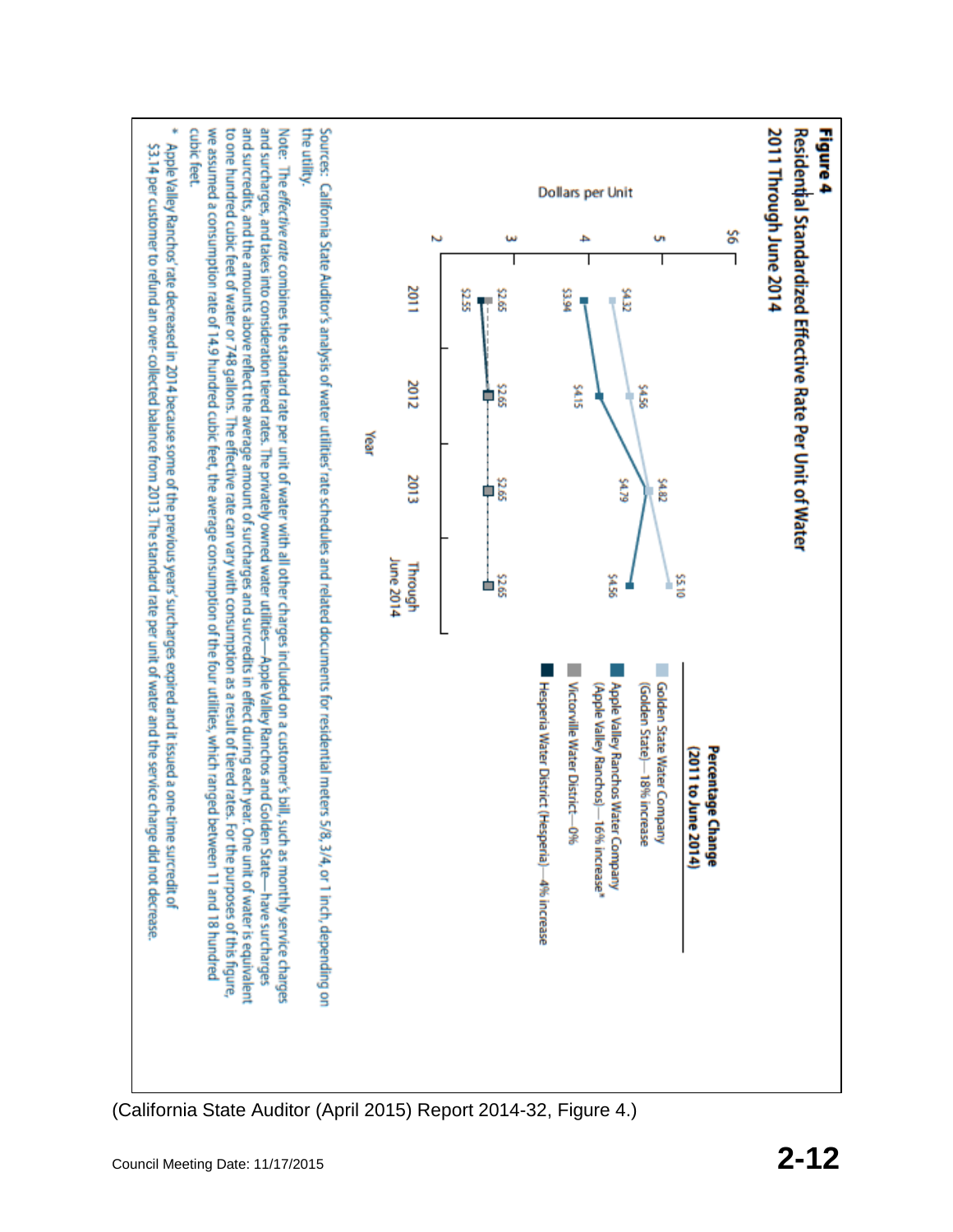| <b>Water Provider</b><br><b>AVR*</b>                                                    | 5/8" x 3/4"<br>↔<br>Monthly<br><b>Service</b><br><b>Charge</b><br><b>Meter</b><br><b>Min.</b><br>22.55 | 3/4" Meter<br>₩<br>Monthly<br><b>Service</b><br><b>Charge</b><br><b>Min</b><br>33.83 | မာ<br>Charge 1"<br>Monthly<br><b>Service</b><br><b>Meter</b><br>Min.<br>56.38 | Tor<br>↔<br><b>Charge</b><br>Usage<br><b>Water</b><br><b>CCF</b><br>28.45<br>$\vec{0}$ | for $17$<br>↔<br><b>Charge</b><br>Usage<br><b>Water</b><br>SCF<br>50.16 | Surcharge<br>↔<br>Drought<br>for 17<br><b>CCF</b><br>0.48 | ↔<br>for 28<br><b>Charge</b><br><b>Usage</b><br><b>Water</b><br>SCF |
|-----------------------------------------------------------------------------------------|--------------------------------------------------------------------------------------------------------|--------------------------------------------------------------------------------------|-------------------------------------------------------------------------------|----------------------------------------------------------------------------------------|-------------------------------------------------------------------------|-----------------------------------------------------------|---------------------------------------------------------------------|
|                                                                                         |                                                                                                        |                                                                                      |                                                                               |                                                                                        |                                                                         |                                                           | 87.31                                                               |
| City of Hesperia                                                                        | ↮<br>19.63                                                                                             | ₩<br>19.63                                                                           | ↔<br>29.45                                                                    | ↔<br>006                                                                               | ↮<br>19.85                                                              |                                                           | ↮<br>36.90                                                          |
| City of Victorville                                                                     | ↔<br>18.25                                                                                             | ↔<br>18.25                                                                           | ₩<br>18.25                                                                    | ₩<br>15.30                                                                             | ↮<br>26.01                                                              |                                                           | ↮<br>42.84                                                          |
| County Serv. Area 64                                                                    |                                                                                                        | ↮<br>14.10                                                                           | ↔<br>23.50                                                                    | ↔<br>0.50                                                                              | ↮<br>14.84                                                              |                                                           | ↮<br>25.62                                                          |
| Golden State Water Co.*                                                                 | ↔<br>16.15                                                                                             | ↮<br>24.25                                                                           | ₩<br>40.40                                                                    | ↮<br>32.14                                                                             | ↮<br>42.84                                                              |                                                           | ₩<br>101.13                                                         |
| <b>Helendale CSD</b>                                                                    |                                                                                                        |                                                                                      | ⊷<br>26.25                                                                    | မာ<br>221                                                                              | ↔<br>15.35                                                              |                                                           | ↮<br>25.69                                                          |
| Excludes CPUC taxes, fees, WRAM and MCBA surcharges and other CPUC approved balancing   |                                                                                                        |                                                                                      |                                                                               |                                                                                        |                                                                         | accounts                                                  |                                                                     |
| October 2015 - AVR Bills as a Percentage of Other Water Providers (Assuming 5/8" x 3/4" |                                                                                                        |                                                                                      |                                                                               |                                                                                        |                                                                         |                                                           | meter and usage of 17 ccf)                                          |
|                                                                                         |                                                                                                        | УN                                                                                   |                                                                               | City of Hesperia                                                                       |                                                                         | City of Victorville                                       | Golden State Water                                                  |
| <b>Bill Based on Assumptions</b>                                                        |                                                                                                        | \$73.19                                                                              |                                                                               | \$39.48                                                                                |                                                                         | 844.26                                                    |                                                                     |
| AVR Bill as % of                                                                        |                                                                                                        | 100.00%                                                                              |                                                                               | 185.38%                                                                                |                                                                         | 165.36%                                                   |                                                                     |

In a broader survey of local water purveyors performed by Town Staff in October 2015, the disparity in rates between AVR and other local water purveyors is clear: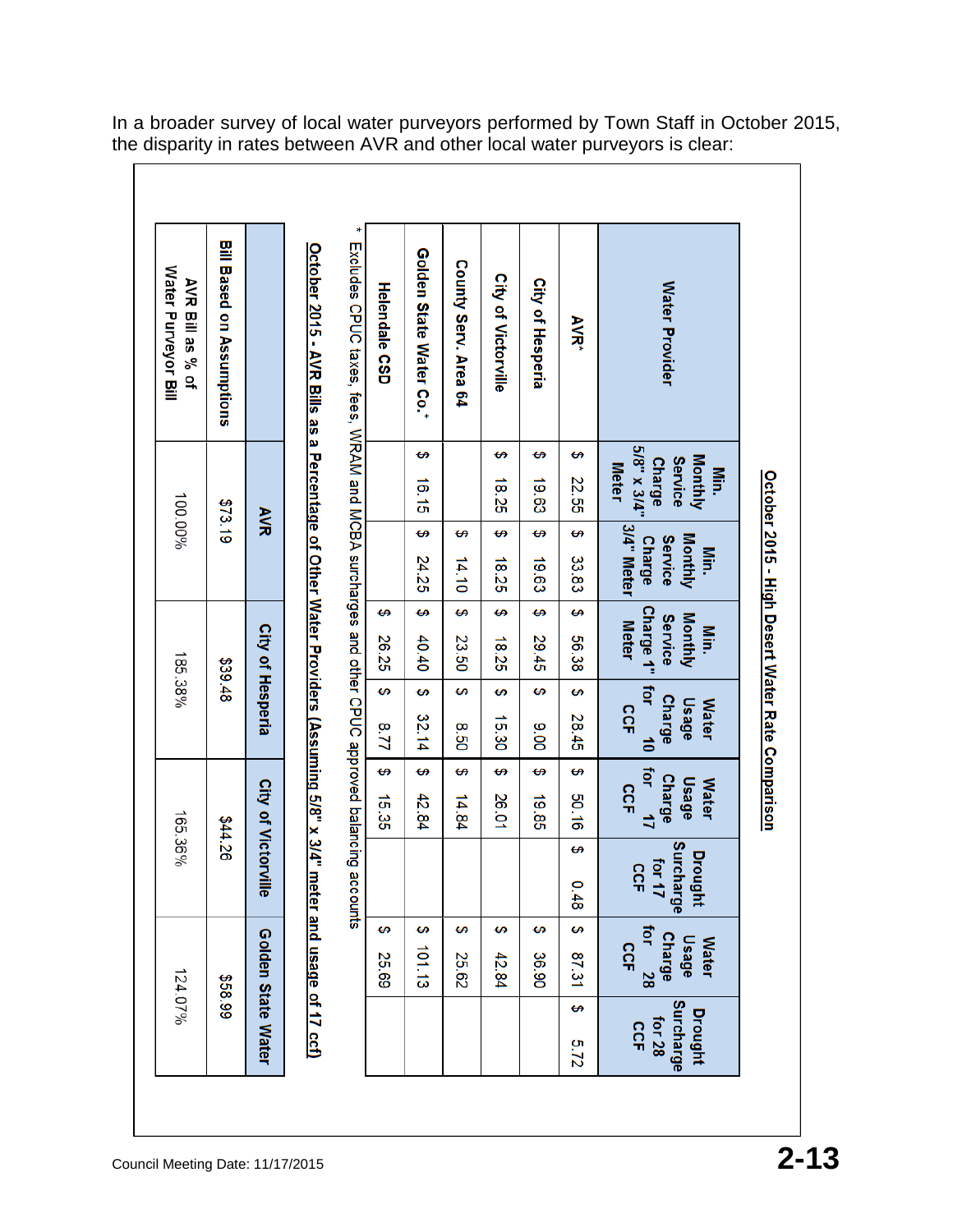The CPUC does not seem inclined to address the disparity identified. As part of its Proposed Decision in the recent general rate case, the CPUC denied the Town's request for a study on how Ranchos might be run more efficiently. (See Proposed Decision, pp. 34, 42.)

Town staff performed a comparative analysis between investor ownership and municipal ownership. This comparative analysis was outlined in a presentation given to the Town Council on March 24, 2015, by Assistant Town Manager Marc Puckett. The Town's presentation conservatively made the assumption that most expenses, including capital expenditures, would be roughly the same under either scenario and used AVR's actual expenditure history as a basis. However, the analysis adjusted for the removal of the authorized rate of return, taxes, CPUC fees, and corporate office costs. Without these costs, Town staff estimates that it can stabilize water rates immediately upon completion of the acquisition. Although the Town does not expect to be able to decrease rates, Town staff believes the stabilization of rates to be the first step toward rates becoming more competitive with neighboring jurisdictions.

## (3) Obstructing Recycled Water

The State Legislature has found and declared "that the utilization of recycled water by local communities for domestic, agricultural, industrial, recreational, and fish and wildlife purposes will contribute to the peace, health, safety and welfare of the people of the state." (Wat. Code, § 13511.) Accordingly, the development of recycled water sources is an important legislative goal of the State. (Wat. Code, § 13512.)

AVR does not provide recycled water within the Apple Valley Service Area. In addition, AVR has no plans to build a water reclamation plant that could service the Apple Valley Service Area.

In contrast, the Town, in a joint effort with the Victor Valley Wastewater Reclamation Authority ("VVWRA"), is currently constructing the Apple Valley Subregional Water Reclamation Plant (the "Plant") at Brewster Park in Apple Valley, which is anticipated to be complete by mid-2017. The Plant will treat a portion of the local wastewater and produce about one million gallons per day of quality recycled water. Initially, the recycled water will be used to water the Apple Valley golf course. However, over time, it is anticipated that it might be used to reduce the amount of potable water currently used for construction, irrigation and landscaping projects.

Since the inception of the Plant, AVR and its attorneys have made clear to the Town that it does not intend to permit the Town or VVWRA to provide recycled water to third parties with the Apple Valley Service Area. AVR has indicated a willingness to sue should the Town try to provide this important resource to others. Although AVR does not provide recycled water, it has argued that the provision of recycled water in its service area would be an inverse condemnation under the Public Utilities Code. While the Town has maintained that this pro-monopolistic law is not applicable to recycled water provision, the threat of suit is significant. AVR has indicated that despite its failure to develop recycled water sources within the Apple Valley Service Area, it would like to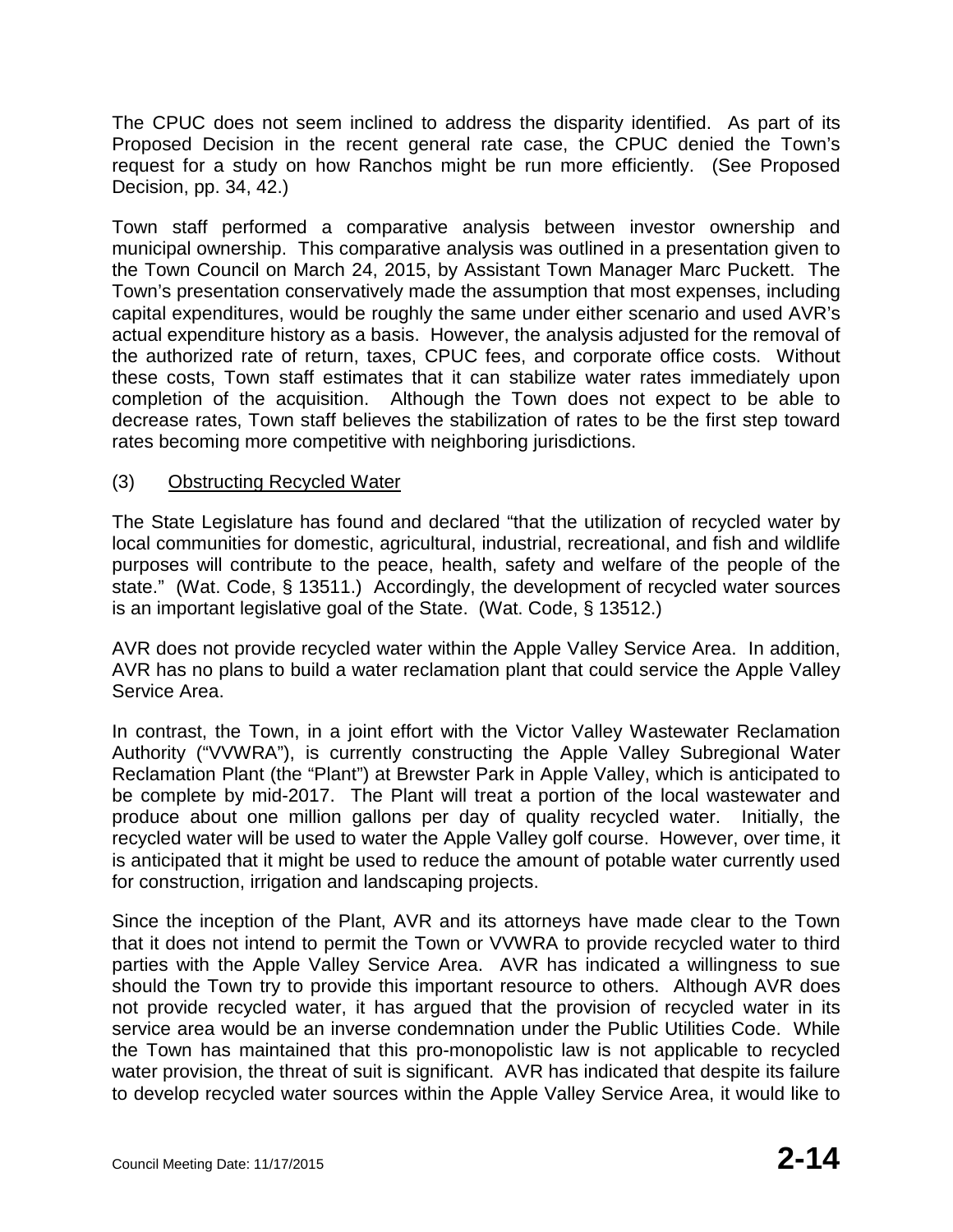serve as the retailer of recycled water, thereby permitting it to make a profit on a resource it played no role in developing.

## (4) AVR's Lack of Transparency

At present, AVR's water rates are set at CPUC proceedings located in San Francisco. The CPUC has been under increasing public and legislative scrutiny for what commentators call the "regulatory capture problem" where the regulators are perceived to become too aligned with the interests of those they are supposed to regulate. In the last year in particular, following the explosion of a gas pipeline in San Bruno, the cozy relationship between the CPUC and public utilities has been thrust into the spotlight. In that case, the utility at issue was Pacific Gas and Electric. However, in light of Town staff's interaction with the CPUC over the last few years, there is no reason to doubt the same cozy relationship exists between the CPUC and AVR.

CPUC rate proceedings for AVR are typically handled by an administrative law judge appointed by the Commission before being submitted for final review by the Commission itself. The procedure is extremely time-consuming and involves significant review of numerous technical documents. Because most hearings take place in San Francisco, the majority of the process takes place outside the community and with little opportunity for public input. Occasionally, the CPUC will pay a single visit to the community for a public participation hearing, where community members have an opportunity to voice their concerns. However, the extent to which this single hearing influences the CPUC is questionable.

In contrast, under the ownership and control of the Town, rates would be set based on local needs and demands and at proceedings within the Town. Affected ratepayers would have greater access to the process and the opportunity to speak before elected officials. When the Town engages in the process of rate design (i.e. the development of rate tiers and billing practices), there will be an opportunity for significant public input. The public input process on rate design ensures ratepayers have a voice in this important issue for the community. Most significantly, ownership of the Apple Valley Water System by the Town would increase local control over the system and rate setting. Important water decisions that affect daily life and business activities in the community would be made by Town Council Members, who are elected by the ratepayers directly impacted by their decisions. In other words, Town ownership gives the Apple Valley community a voice in its water future.

Ownership of the Apple Valley Water System by the Town would also lead to more open, transparent operations and rate setting. Currently, some of the rate decisions made by the CPUC occur at behind-closed-door sessions not accessible to the public. Extensive and important documents provided by AVR in CPUC proceedings are redacted and provided under "seal" so as to be kept secret from ratepayers and the public at large. Under Town control, operation decisions and rate setting would be subject to the Brown Act, the Public Records Act, and other laws providing greater transparency in municipal governance. AVR is not subject to these public access and disclosure requirements.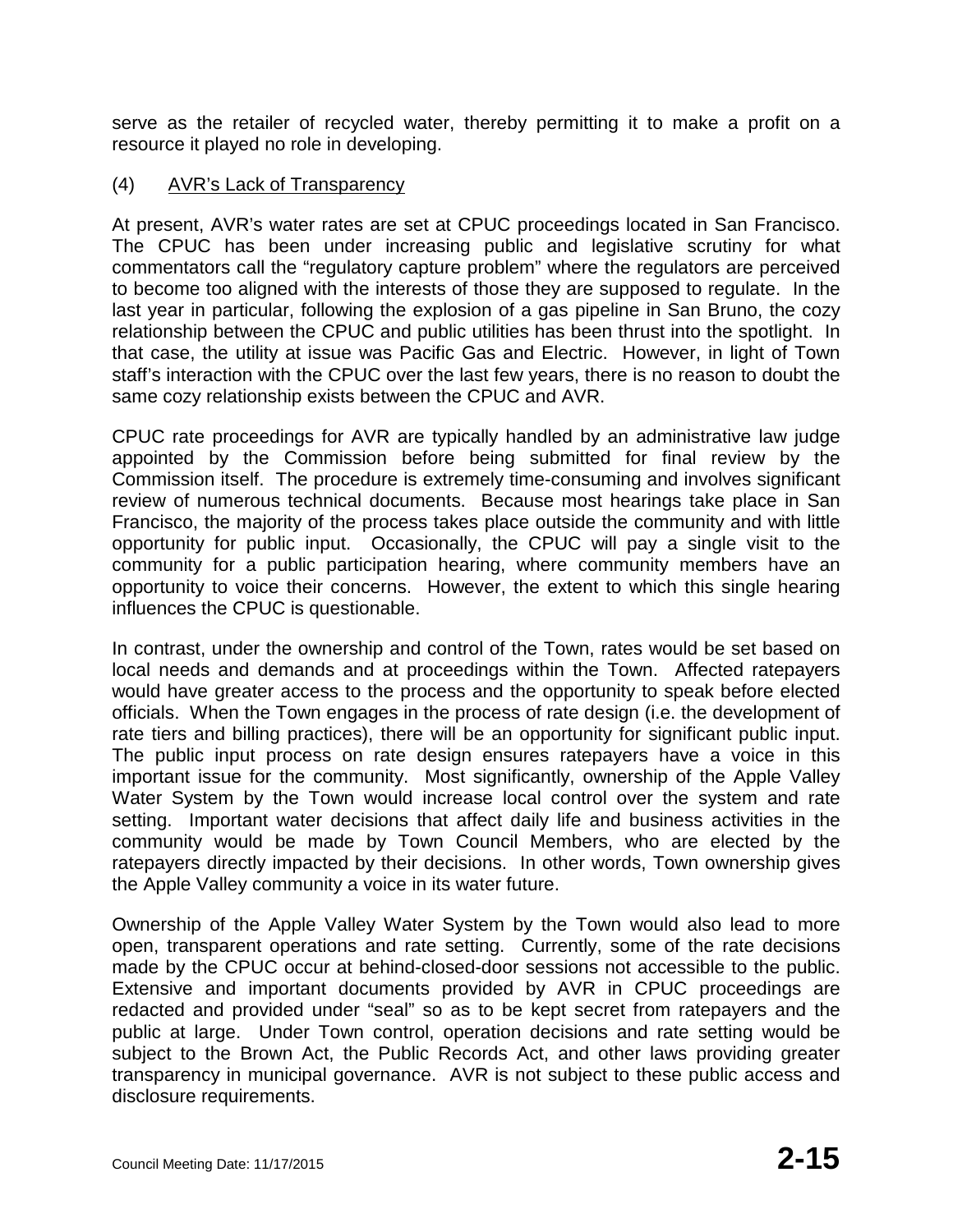Thus, Town ownership will result in greater local accountability and public transparency in the operation, environmental review and rate-setting process. Ownership by the Town, which is accountable to the citizens of the Apple Valley community, will result in better public service. The citizens of the Apple Valley community would have greater control over the rates and operations of the Apple Valley Water System, making it more responsive to the community's needs in community planning and in expeditiously addressing issues of local concern.

## (5) Harmony with Land Use Authority

In contrast with AVR's ownership, the Town's ownership would harmonize water purveyance with land use authority. At present, AVR develops its system on a piecemeal and as-needed basis with little regard for master planning and with little to no oversight. AVR's methods, which lead to fragmentary expansion, are not conducive to a cohesive, adaptable system. Compounding this, AVR rarely, if ever, engages the Town in its planning efforts. It simply operates as an independent agency with little regard for demographics, land use patterns, or development potential. For example, AVR has frequently failed to perform any environmental review of its projects. Under Town ownership, future development of the Apple Valley Water System would occur in a manner compatible with the land use objectives of the Town.

In the long term, local control provides the opportunity of greater coordination and harmonization of community goals on a local basis. For example the Town can better provide recycled water, address environmental impacts of proposed capital projects and water policies, set rate design after community input, coordinate waste water operations with water operations, assure effective emergency response, and coordinate the timing of water projects with municipal projects, community needs, and land use planning.

# (6) Integration with Municipal Functions

The Town's acquisition of the Apple Valley Water System will result in improved integration of water service with other municipal functions. In particular, unlike AVR, the Town will be able to take advantage of economies of scale as it already provides wastewater service within the Town. For example, the Town would be able to adopt a single, integrated billing system for both water and wastewater service. At present, as a result of numerous surcharges, AVR ratepayers are scarcely able to look at their water bills and understand what exactly they're paying for. In contrast, under Town ownership, ratepayers will be provided with more clarity in their bills. Customers are entitled to know on what basis they are being billed. When customers understand their bills, the bill can become a useful tool – the bill can act as a signal to encourage better behavior and make better decisions with regard to water.

## (7) Improved Emergency Coordination and Response

The Town's acquisition of the Apple Valley Water System will result in improved emergency coordination and response. The Town's ownership and operation of the Apple Valley Water System would allow the Town to plan facilities in a manner best suited for a timely and efficient emergency response. In addition, it would give the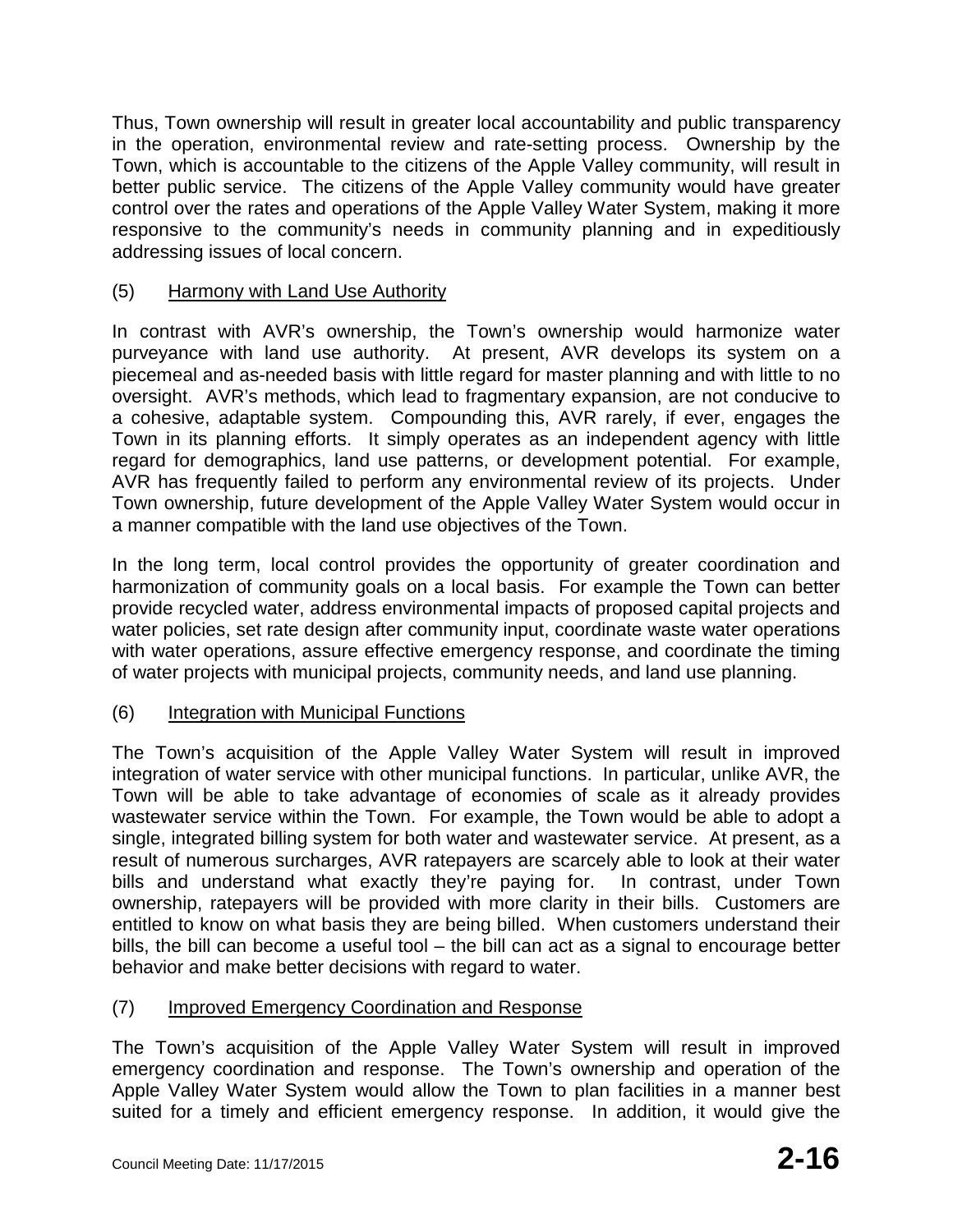Town the responsibility to ensure that there is sufficient fire flow within the system to deal with emergencies when they arise. At present, although there is no indication that AVR is failing in this regard, the Town is forced to rely on AVR's performance and representations. Should the Town own and operate the system, the Town would have the control necessary to ensure that the pressure is adequate to handle emergencies if and when they arise.

### (8) Environmental Sustainability and the Drought Response

Earlier this year, Governor Brown declared a statewide drought emergency. In connection with that declaration, the Governor has called for mandatory reductions in water use. These reductions have been used by AVR as an excuse and opportunity for further rate hikes and surcharges.

Because they lack land use authority (as discussed above), investor-owned public utilities are ill-suited to managing a drought emergency. Despite being the entity responsible for meeting the Governor's mandate, AVR has few tools available to it to address the drought emergency. Surcharges are the only tool AVR has at its disposal to address drought. AVR utilized surcharges prior to any other water purveyor in the High Desert. Town staff and the Town Council have received multiple comments from members of the public criticizing AVR's surcharge structure. On October 29, 2015, AVR filed an advice letter to revert to Stage 1 of its water shortage contingency plan, thereby removing surcharges. However, at any time in the future, AVR may simply file an advice letter to reinstate the surcharges.

In contrast to AVR, the Town possesses the regulatory police power of a general law city. Among other things, the Town is able to adjust land use standards, establish violations and accompanying fines, and set landscaping requirements. This would allow the Town to adopt a more holistic approach to tackling the drought in comparison to AVR's unsophisticated, one-note approach.

The current water reduction mandate – with the accompanying potential of penalties and surcharges being imposed by AVR, a private corporation – is also a factor to consider. The current drought and resulting emergency water reduction mandates underscore the importance of local control and accountability in addressing local needs and circumstances and the ever growing importance of water policy and practices.

Beyond simply improving the drought response, the Town's ownership of the system will result in the improved environmental sustainability of the system. As discussed above, AVR's expansion has often occurred in a piecemeal fashion with little oversight and no apparent regard for environmental consequences. In contrast, under CEQA, the Town would be required to consider the environmental impacts of any expansion. Likewise, as noted above, the Town's ownership and operation of the system is more conducive to the development of recycled water resources.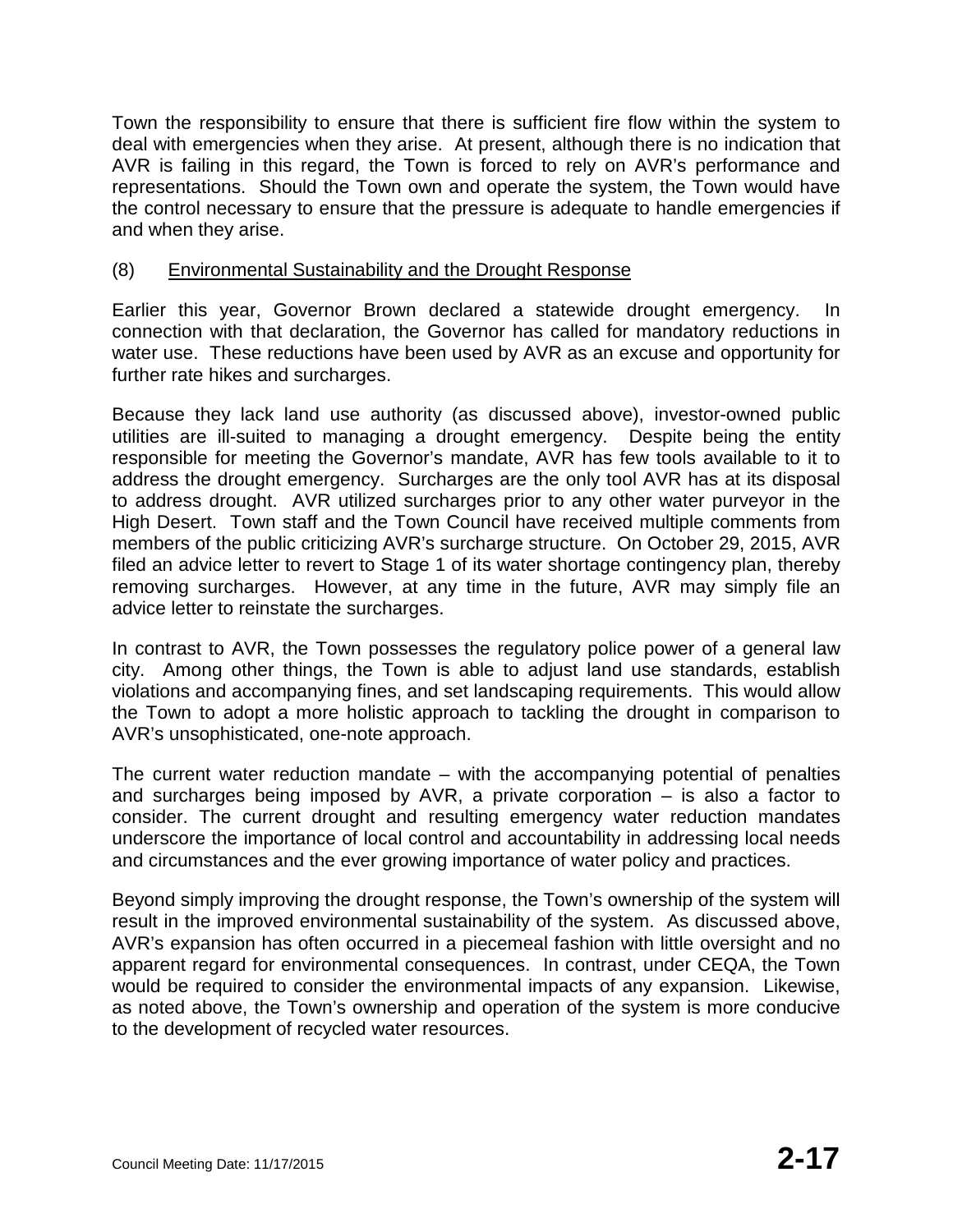## (9) Town as Customer

In addition to the foregoing factors, the Town will benefit from Town ownership and operation as a customer of the system. In particular, the Town is better able to establish more efficient billing. Likewise, the Town has faced significant rate increases in recent years for its own facilities.

At present, the Town has several water accounts with AVR. These accounts are not integrated and are not even on the same billing cycle. Under Town ownership, Town staff believes that the billing can be simplified to provide for easier accounting to various Town programs. In addition, the Town can better plan facilities to reduce the costs associated with providing water to the Town.

Likewise, as with all ratepayers, the Town is subject to excessive and escalating bills from AVR. In addition to the rate increases imposed upon ratepayers that are discussed earlier in this report, the Town has been subject to additional and especially harsh rate increases. This year, AVR, with the support of the CPUC and against the Town's protest, terminated tariff deviation agreements with the Town for both James Woody Park and the Apple Valley Golf Course. Town staff calculated that for July and August in fiscal year 2013/2014, the Town used 50,779 ccf of water for the Apple Valley Golf Course account and paid \$45,415.52. For the same period in fiscal year 2015/2016, the Town used 22,497 ccf and paid \$70,785.25. In short, despite cutting its usage by over 50% in one year, the Town's bill for the account increased by over 50%. The same story is true for James Woody Park, where the Town has cut usage by over 40%, yet the bill has increased by roughly 75%. For other parks served by AVR, the situation is not much better. Town staff has determined that despite an aggregate reduction in water usage of 49%, the Town's bill for these parks has decreased by just 2.5%.

## *Conclusion*

Over 80% of the water service in California and throughout the nation is provided by government providers. There are only nine Class-A private CPUC-regulated water companies (those that have 10,000 or more connections) in California. Continuing with acquisition of the Apple Valley Water System through the eminent domain action, would bring the Apple Valley Water System in keeping with this norm of municipal water service in California. The Town undertook this process following years of public outcry about AVR's rates and surcharges, and pleas to the Town to step in and take control of the Apple Valley Water System to bring local control of operations and rate setting, increase public transparency in the process, and create the right incentives for investing in the community's water future. All of the above factors amply demonstrate that the proposed Project is in the public interest and necessity.

In evaluating whether the public interest and necessity require the Project, the Town Council should also consider and weigh countervailing factors. These include the uncertainties and costs of litigation, acquisition, and future operations, which could affect the amount and timing of any anticipated benefits. AVR has thus far engaged in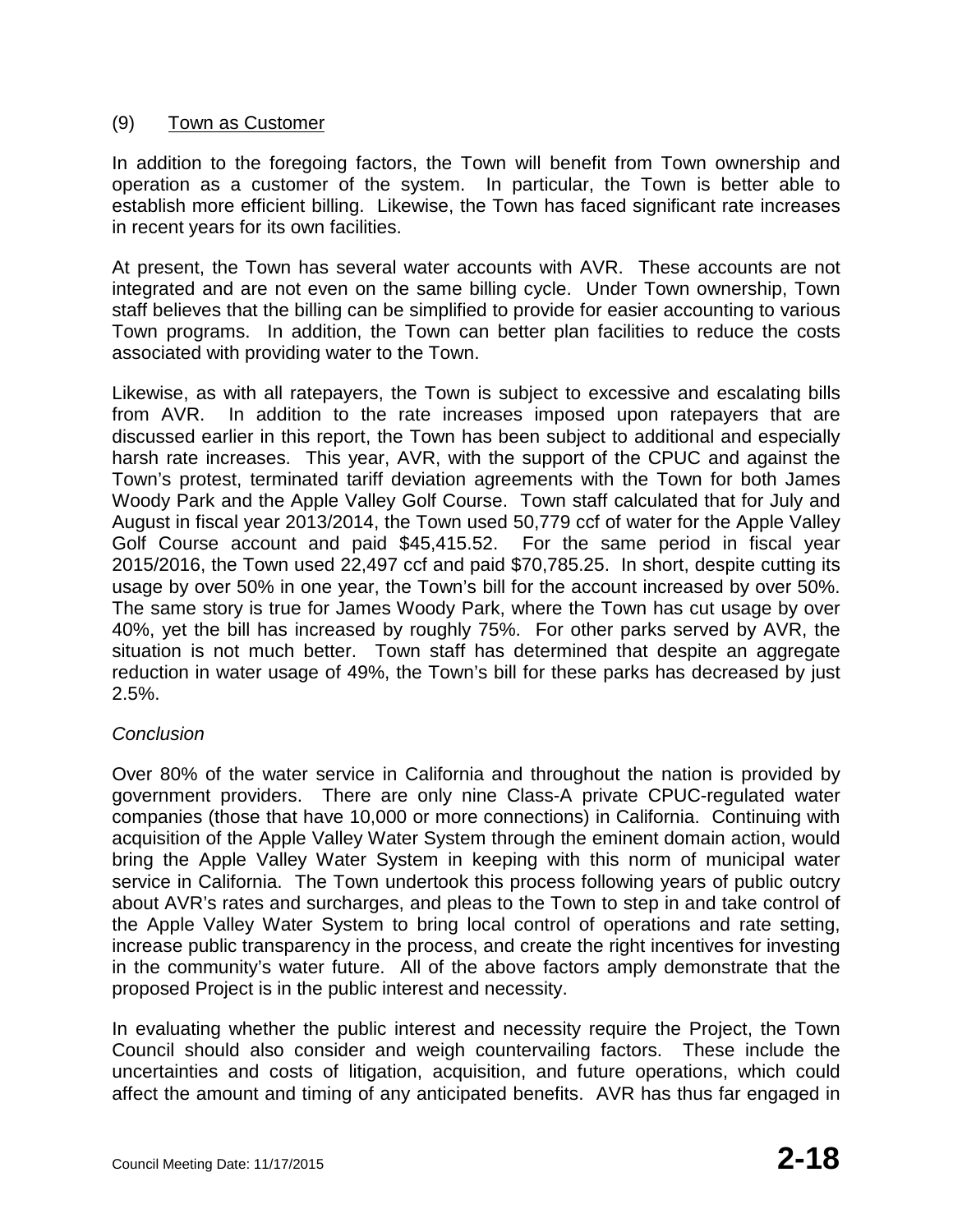active and expensive campaign against the Town's acquisition efforts. It is anticipated that AVR will aggressively contest any action under the Eminent Domain Law.

#### **FINDING 2: THE PROJECT IS PLANNED OR LOCATED IN A MANNER MOST COMPATIBLE WITH THE GREATEST PUBLIC GOOD AND THE LEAST PRIVATE INJURY**

Under the proposed Project, the Town is acquiring the Apple Valley Water System, which consists of the facilities, infrastructure, real property, and all contractual and other rights necessary for operation of the Apple Valley Water System. Acquisition of the Apple Valley Water System will provide the Apple Valley ratepayers all of the benefits detailed in Finding 1 above, including: control of rising water rates, greater local control in decision making, greater transparency and accountability to the ratepayers. This action is being taken by the Town in response to input from the community of Apple Valley, expressing support for Town control of the Apple Valley Water System. Thus, the proposed Project is consistent with the greatest public good.

The Town's operation of the Apple Valley Water System is also consistent with the greatest public good. The Town already successfully provides management functions for wastewater service within the Town. In that role, the Town monitors and complies with all regulatory requirements; interfaces with regulatory agencies (such as the Regional Water Quality Control Board) to ensure permit compliance; and employs a team of trained billing, administrative, and operational personal to handle all aspects of the provision of wastewater services. Additionally, the Town maintains this system in accordance with the Sewer System Master Plan Update, which includes a 'Long-Term Routine Maintenance Program' including specifications for testing, inspections, and repairs, and also accounting for projected growth in the area. The System Master Plan Update considered land use data from the 2009 Apple Valley General Plan and local Specific Plans that would be served by the Town in order to generate future flow predictions and buildout requirements. The Town will use these same skills and expertise to support operations and any future maintenance or improvement needs if and when they arise.

At this time, the Town is not proposing any changes in existing operations or the construction of any system improvements, nor are alterations to operations or the physical system reasonably foreseeable at this time. As a prudent operator, the Town will study, propose, and evaluate any such changes (as necessary) on a forward going basis. As discussed in Finding 1, the Town has also reviewed alternatives to the Project, including the alternative of the status quo. The Town's FEIR also analyzes various project alternatives and configurations, including: no project; operation by the City of Hesperia; operation by the City of Victorville; and operation by the Town from an alternative facility.

The Town plans to acquire no more property from AVR than is necessary to operate the Apple Valley Water System, to minimize any private injury.

Further, by proposing to acquire the Apple Valley Water System (which covers a large portion of Apple Valley, a small portion of the City of Victorville, and a small unincorporated portion of the County of San Bernardino) the Town is proposing to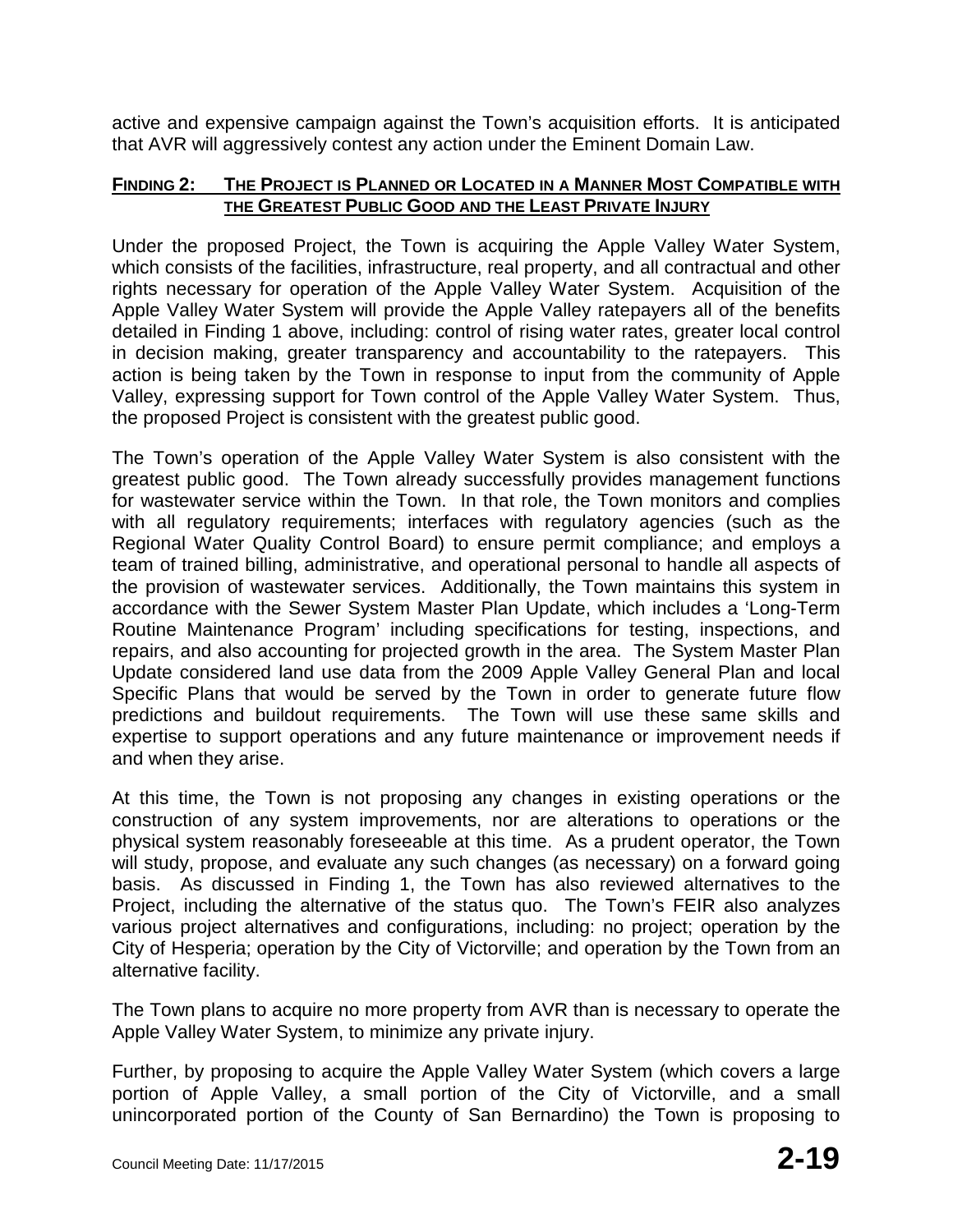acquire the whole system which is operated as one unit, thus minimizing any impact of the Project on the small portions of the neighboring communities that are served by the system. Similarly, acquiring the entire Apple Valley Water System minimizes the impact on AVR as it does not leave any stranded assets of the System in place. Thus, there is little or no impact or private injury to the rest of AVR's operations if the Apple Valley Water System is acquired by the Town.

Although AVR recently acquired the Yermo Water Company and its facilities ("Yermo Water System"), the Project does not include acquisition of the Yermo Water System for the following reasons: (1) the Yermo Water System is located east of the City of Barstow, approximately 45 miles from the Town; (2) Yermo Water System does not provide any water services to the Town's residents, businesses, or other uses; (3) the Yermo Water System's facilities do not provide any other benefit to the Town's residents; and (4) the Yermo Water System is an entirely separate and distinct system that is not integrated into the AVR system. In light of the fact that the Yermo Water System was acquired in the last three months and is not integrated with the Apple Valley Water System, no private harm is anticipate to AVR or its parent companies as a result of the Town not acquiring this asset. To the extent AVR argues otherwise would be tantamount to an admission that Town ratepayers were expected to subsidize the acquisition and renovation of the Yermo Water System.

Additionally, to assure that the customers of the Apple Valley Water System are not negatively impacted by the potential acquisition by the Town, the Town has performed its due diligence. The Town has engaged in review and analysis of a proposed transition to municipal ownership and control with the objective that the transition will proceed efficiently and smoothly. Town staff will continue with process to ensure that, should the acquisition take place, the Town is ready to fulfill its duties as a water purveyor. The Town has a proven track record of safe, reliable, responsive, cost effective and efficient service to its constituents. The Town is planning the Project in a manner to minimize any interruption of the service to customers upon assumption of control of the Apple Valley Water System.

For the foregoing reasons, including the finding and discussion for Finding 1 which are incorporated by reference, the Project is also planned in a manner that is compatible with the greatest public good and least private injury.

## **FINDING 3: THE PROPERTY TO BE ACQUIRED IS NECESSARY FOR THE PROJECT**

Section 1240.110 of the California Code of Civil Procedure provides in pertinent part that "any person authorized to acquire property for a particular use by eminent domain may exercise the power of eminent domain to acquire any interest necessary for that use including, but not limited to, . . . rights of any nature in water . . . [and] public utility facilities . . . ." A description of the property to be acquired is attached to the Resolutions of Necessity.

Under the proposed Project, the Town is only contemplating acquiring the interests of AVR that are necessary for Town ownership and operations of the Apple Valley Water System, which is a public water utility system. Thus, the Town seeks no more property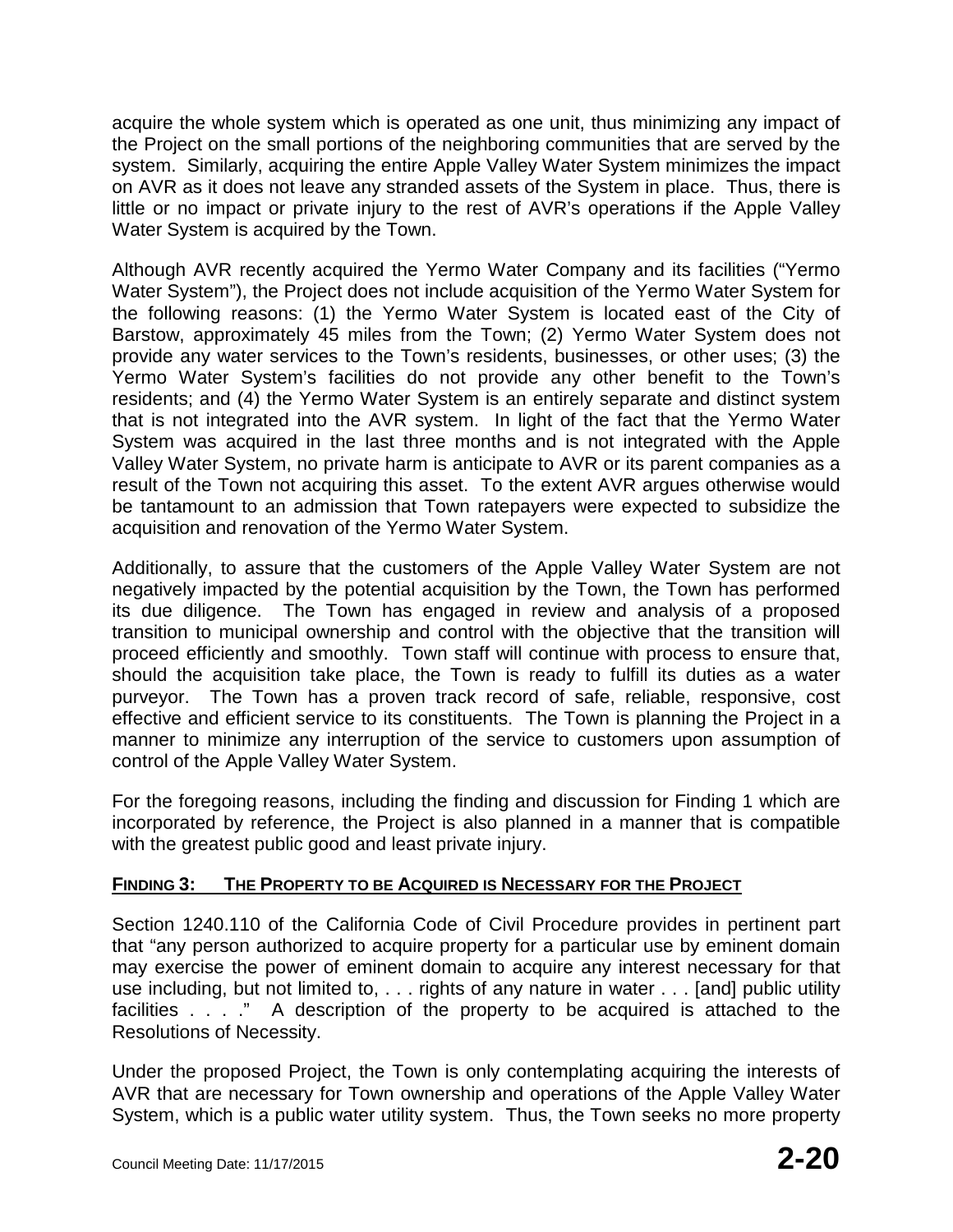of AVR than is necessary to operate the Apple Valley Water System to serve the Apple Valley community.

Further, under AVR's control, Apple Valley is served by the Apple Valley Water System, which covers most of Apple Valley, small portions of the City of Victorville, and a small unincorporated portion of the County of San Bernardino. In one of the Resolutions of Necessity, the Town is only contemplating that portion of AVR's operations within the Town. Because the Apple Valley Water System is operated as a single entity, the Town is, however, proposing in the second Resolution of Necessity to acquire small portions of the service area located outside of the Town, to minimize any impact on the small portions of the system located outside of the Town and also to make certain water service is appropriately provided within the Town's boundaries. Section 1240.125 of the California Code of Civil Procedure expressly provides that a local public entity may acquire property outside its territorial limits for water supply purposes. Appropriate notices have been given to the jurisdictions involved and no negative comments or objections have been received from them or their constituents.

For the foregoing reasons, including the findings and discussions in Findings 1 and 2, which are incorporated by reference, the Town is only proposing to acquire the property that is necessary for the proposed Project, namely Town ownership, operation and maintenance of the Apple Valley Water System to provide water service to the public.

### **FINDING 4: THE OFFER OF JUST COMPENSATION HAS BEEN MADE TO AVR**

In accordance with the requirements of the California Government Code, the Town has had the Apple Valley Water System appraised for its fair market value. In addition, the Town has transmitted a formal offer to acquire the Apple Valley Water System. Furthermore, the Town has made additional reasonable efforts to acquire the Apple Valley Water System from AVR by negotiation.

For purposes of appraising the Apple Valley Water System, the Town retained Hayward Consulting Group. David L. Hayward, its principal, is an expert in valuing water utilities. Mr. Hayward holds a B.S. and M.S. in Economics from the University of Utah and has over 30 years of experience in public utility appraisals and utility assessments, including appraisals of water companies. Mr. Hayward is the author of several books on the subject, including: *Valuing a Water Utility* (3rd Ed., 2013); *Water Utility Costs, Values, Rates, and Subsidies: A Practical Guide for Regulators and Economists* (2012); and *The Economic Value of Water Utility Service* (2009). As part of the appraisal process, Mr. Hayward made himself available to AVR and toured the Apple Valley Water System's facilities. He also reviewed publicly available information on AVR and the Apple Valley Water System, including information from CPUC proceedings and filings, and other public sources.

Mr. Hayward appraised the fair market value of the entire Apple Valley Water System, which includes the facilities, infrastructure, real property, and all contractual and other rights necessary for the operation of the system, including from a business valuation perspective. On June 26, 2015, in compliance with the requirements of Section 7267.2 of the Government Code, the Town transmitted a formal offer to acquire the Apple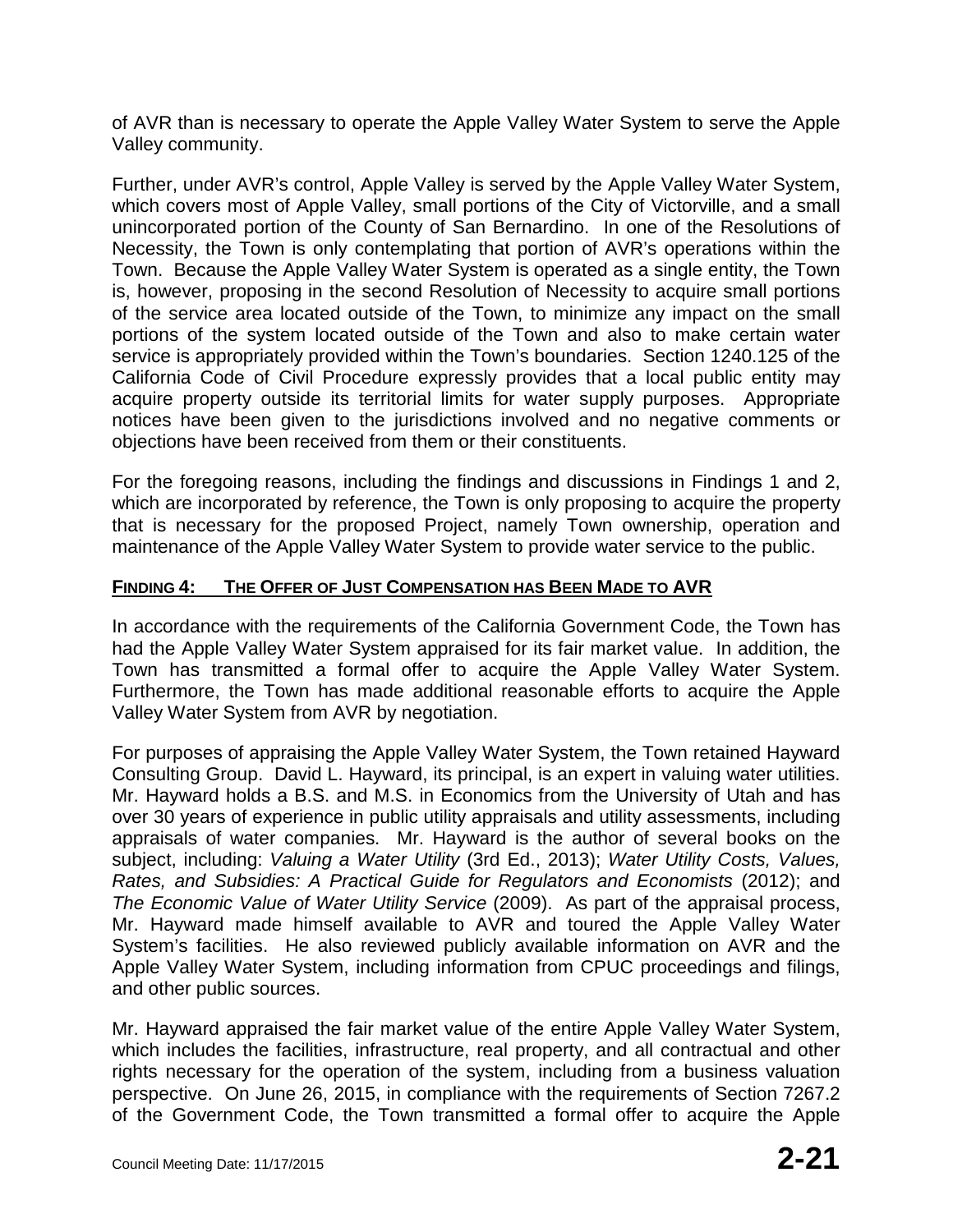Valley Water System from AVR for its appraised fair market value of \$50.3 million following the appraisal process. AVR rejected that offer on July 24, 2015 and has refused to negotiate with the Town over the potential acquisition.

Accordingly, the Town has complied with its obligations under California Government Code Section 7267.2, in making an updated offer of just compensation to AVR.

## **FINDING 5: THE TOWN'S PROJECT IS A MORE NECESSARY USE OF THE APPLE VALLEY WATER SYSTEM**

As a public utility that provides water service, the Apple Valley Water System is already appropriated to a public use. (See Article X, Section 5 of the California Constitution.) As amply demonstrated by the above findings and discussion, which are incorporated by reference herein, the proposed Project, public use and the acquisition by the Town is a more necessary use than the use to which the Apple Valley Water System is presently put to by AVR, as defined within the meaning of California Code of Civil Procedure Section 1240.610, *et seq.*

## **FINDING 6: THE REQUIREMENTS OF THE CALIFORNIA ENVIRONMENTAL QUALITY ACT HAVE BEEN MET**

Today, November 17, the Town Council considered Resolution No. 2015-42 certifying the FEIR for the Project and approving the Project. That Resolution is incorporated herein by this reference. No further action under CEQA is required.

## **FISCAL IMPACT:**

As stated previously, Town staff performed a comparative analysis between investor ownership and municipal ownership. The Town's experts conservatively made the assumption that most expenses, including capital expenditures, would be roughly the same under either scenario and used AVR's actual expenditure history as a basis. However, the analysis adjusted for the removal of the authorized rate of return, taxes, CPUC fees, and corporate office costs. Without these costs, Town staff estimates that it can stabilize water rates immediately upon completion of the acquisition.

The analysis also highlighted key financial benefits of local ownership which included the fact that the rate structure would not include profit for private shareholders and that the Town would not pay federal income taxes, state income taxes, or local property taxes. According to AVR's Annual Report for 2014, the taxes paid amounted to \$3,800,909 and net income amounted to \$4,691,639, which together totaled \$8,492,548.

These resources would immediately be available to fund debt service on any bonds issued to acquire the Apple Valley Water System. This total does not take into account possible operational efficiencies which may be found within AVR's organization. For example, AVR is a wholly-owned subsidiary of Park Water Company. Inter-company service agreements exist between Park Water Company and AVR for many central administrative functions. For these services, AVR pays Park Water Company the cost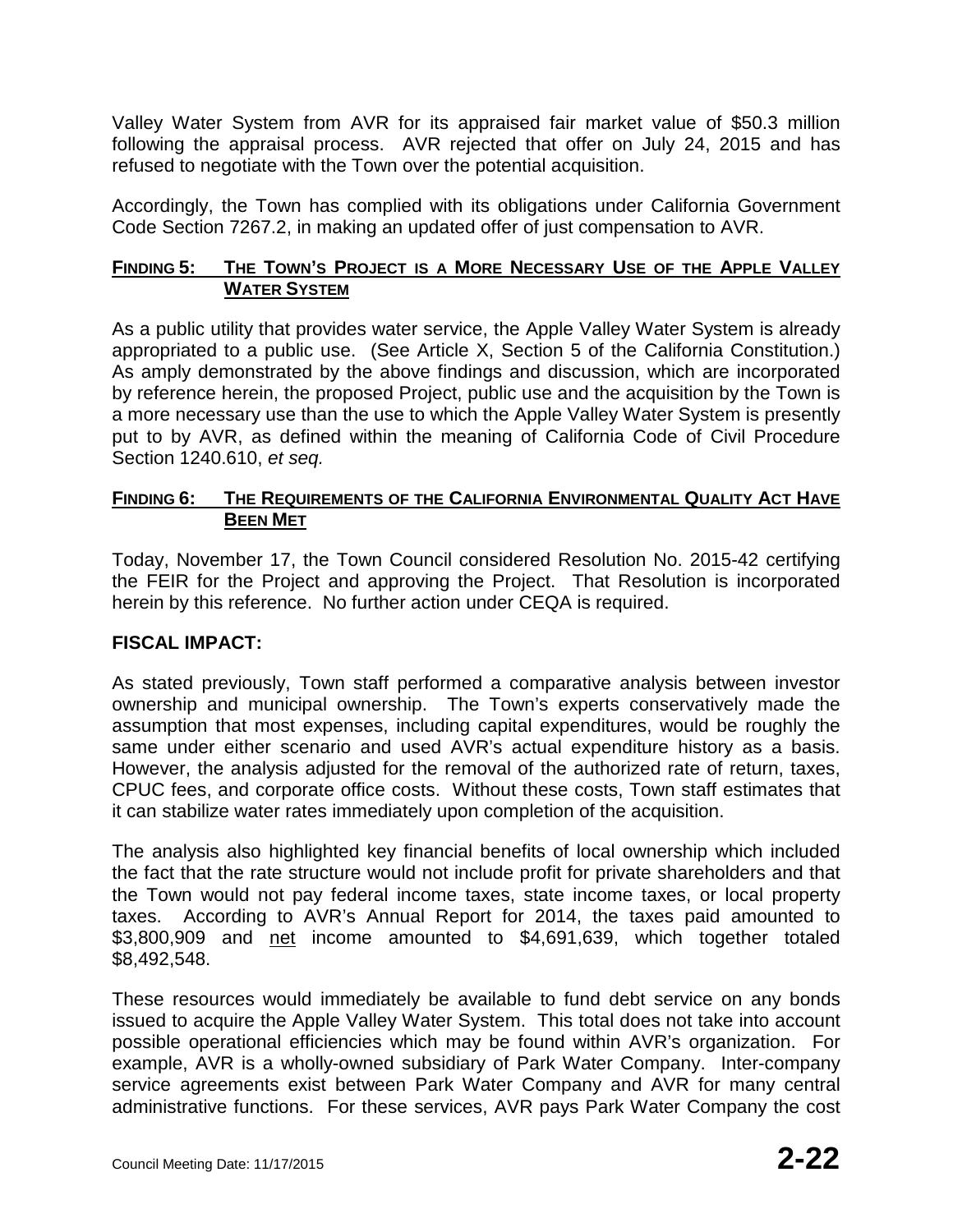plus a percentage for profit. In addition, it is probable that corporate office costs can be reduced.

Town staff estimates that, collectively, the resources immediately available upon acquisition to fund debt service requirements exceed \$10,000,000.

Assuming the Town issues a 30-year revenue bond at 4.75% to fund the acquisition, annual debt service requirements would range between \$3.2 and \$5.3 million based on a valuation of the system at between \$50 and \$83.3 million. At the high end of this range of values, annual debt service requirements would amount to half of the resources immediately available to fund the bond payments. The revenue bonds would be solely supported from resources generated from ratepayers of the Apple Valley Water System.

Further, the Town can issue debt today at an interest rate of approximately 3.7 – 4.0% which is significantly below the rate of interest assumed above. The lower interest rate would significantly reduce borrowing costs freeing up resources to use for additional capital improvements or reduction of rates.

No property tax increases would be necessary to fund the acquisition because the present rates coupled with cost savings are, assuming a reasonable range of valuations, sufficient to fund the annual bonded debt payments.

Attachments:

- A Resolution No. 2015-43 Authorizing Acquisition by Eminent Domain of Those Portions of Apple Valley Ranchos Water Company's Water System Known as the Apple Valley Water System to the Extent Located Within the Town of Apple Valley
- B Resolution No. 2015-44 Authorizing Acquisition by Eminent Domain of Those Portions of Apple Valley Ranchos Water Company's Water System Known as the Apple Valley Water System to the Extent Located within Portions of the City of Victorville and an Unincorporated Area of the County of San Bernardino, State of California, or Otherwise Outside the Boundaries of the Town of Apple Valley

EXHIBITS A and B – Map and Description of Apple Valley Ranchos Water System on file in the Town Clerks Office and available for viewing at http://avh2ours.com/council.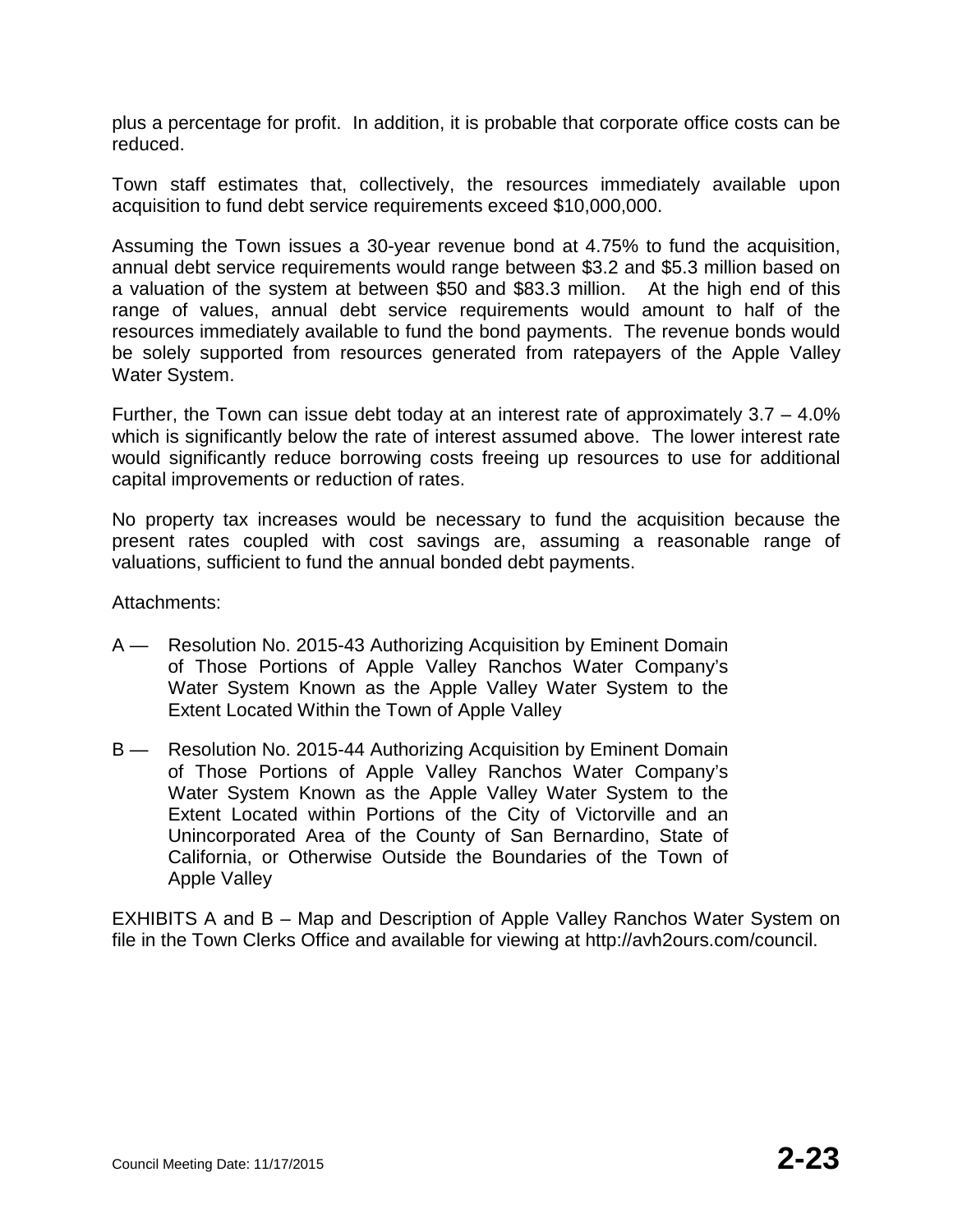#### **RESOLUTION NO. 2015-43**

#### **RESOLUTION OF NECESSITY OF THE TOWN OF APPLE VALLEY AUTHORIZING ACQUISITION BY EMINENT DOMAIN OF THOSE PORTIONS OF APPLE VALLEY RANCHOS WATER COMPANY'S WATER SYSTEM KNOWN AS THE APPLE VALLEY WATER SYSTEM TO THE EXTENT LOCATED WITHIN THE TOWN OF APPLE VALLEY**

**WHEREAS**, by this Resolution of Necessity the Town proposes to acquire that portion of the Apple Valley Water System as further described in Exhibits "A" and "B," to the extent located within the Town's limits, for a proposed public project, to wit, for the public ownership, operation and maintenance of the Apple Valley Water System to provide water service to the public (hereinafter, the Project) pursuant to Sections 1240.010, 1240.110, 1240.120, 1240.610, *et seq*., and 1240.650 of the California Code of Civil Procedure; Sections 37350.5 and 38730 of the California Government Code; and Article I, Section 19, Article X, Section 5, and Article XI Section 9 of the Constitution of the State of California; and

**WHEREAS**, pursuant to Section 1245.235 of the California Code of Civil Procedure, the Town scheduled a public hearing on this proposed Resolution of Necessity for Tuesday, November 17, 2015, at 6:30 p.m. at the Town Council Chambers at Town Hall located at 14955 Dale Evans Parkway, in Apple Valley, California, and gave Apple Valley Ranchos Water Company notice and an opportunity to appear and be heard at the hearing on the matters referred to in Section 1240.030 of the California Code of Civil Procedure; and

**WHEREAS**, said hearing has been held by the Town Council, and all interested parties were afforded an opportunity to be heard; and

**WHEREAS**, the Town Council may now adopt a Resolution of Necessity pursuant to Section 1240.040 of the California Code of Civil Procedure.

**NOW, THEREFORE, BE IT RESOLVED** by the Town Council of the Town of Apple Valley as follows:

Section 1. Incorporation of Recitals and Staff Report. The Town Council finds that all of the foregoing recitals and the staff report presented herewith are true and correct and are hereby incorporated and adopted as findings of the Town Council as if fully set forth herein.

Section 2. CEQA Compliance. In accordance with the California Environmental Quality Act (Pub. Res. Code, § 21000 *et seq.* [CEQA]) and the State Guidelines for Implementation of CEQA (Tit. 14, Cal. Code Regs § 15000 *et seq.*), the Town Council certified a final Environmental Impact Report (State Clearinghouse # 2015061078) for the Project that fully analyzes and discloses the potential environmental impacts associated with the Town's acquisition of the Apple Valley Water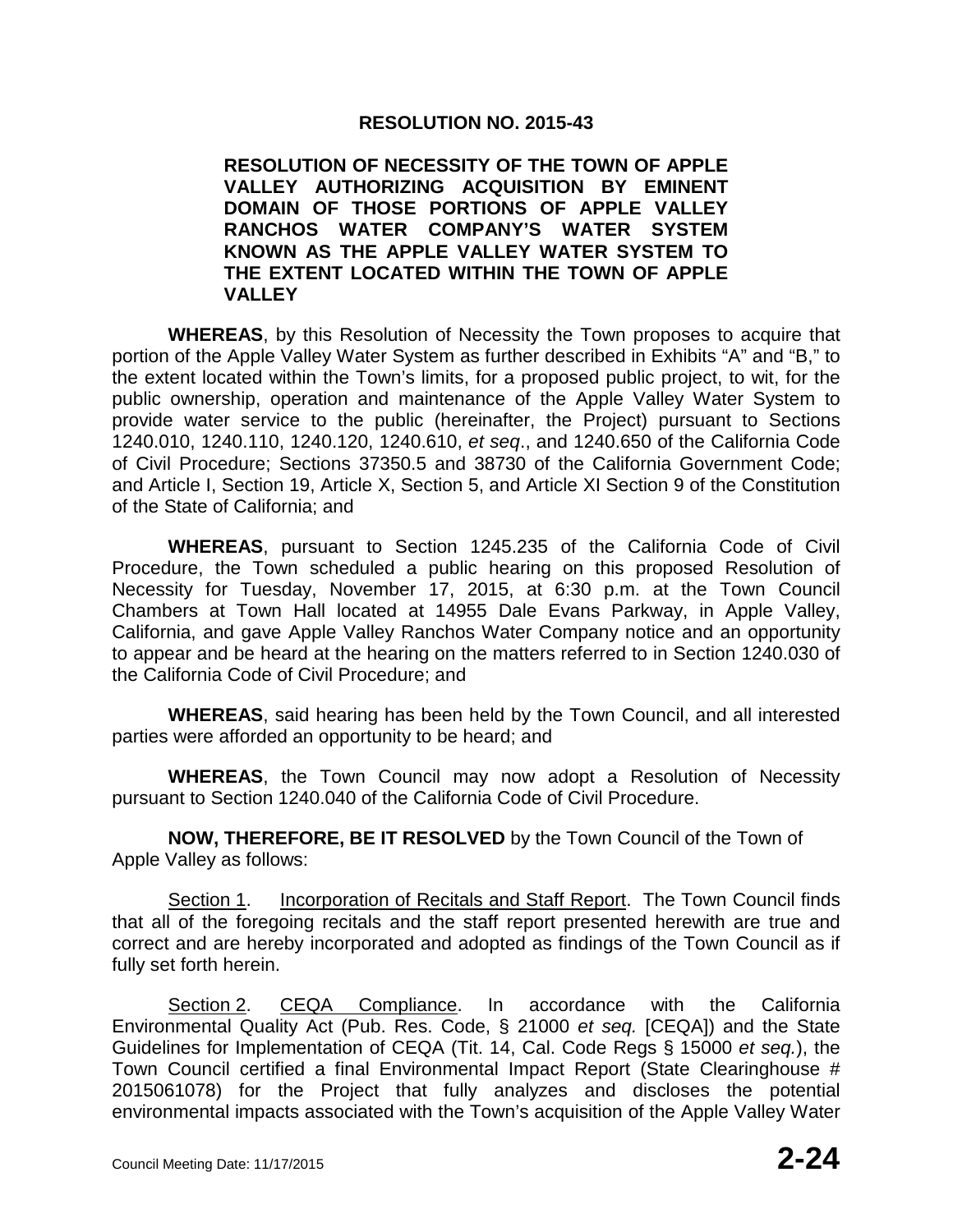System. No further environmental review is required for the Town Council to adopt this Resolution of Necessity.

Section 3. Compliance with California Code of Civil Procedure. The Town has complied with the requirements of section 1245.235 of the California Code of Civil Procedure, regarding notice and the hearing.

Section 4. Public Use. The Proposed Project, namely, for public ownership, operation, and maintenance of the Apple Valley Water System to provide water service to the public, constitutes a public use.

Section 5. Description of Property. Attached as Exhibit "A" is a map of the Apple Valley Water System to be acquired within the Town of Apple Valley. Attached as Exhibit "B" is a description of the property and its location, to be acquired.

Section 6. Findings. The Town Council hereby finds and determines each of the following:

- (a) The public interest and necessity require the proposed Project;
- (b) The proposed Project is planned or located in the manner that will be most compatible with the greatest public good and least private injury;
- (c) The property defined, described and depicted in Exhibits "A" and "B" is necessary for the proposed Project; and
- (d) The offer required by Section 7267.2 of the California Government Code was made.

Section 7. More Necessary Public Use. The Town Council further finds and determines that use of the Apple Valley Water System by the Town for the proposed Project is a more necessary public use within the meaning of California Code of Civil Procedure sections 1240.610 and 1240.650, than the use to which the Apple Valley Water System is already appropriated.

Section 8. Further Activities. The Town Attorney is hereby authorized to acquire the Apple Valley Water System in the name of and on behalf of the Town by eminent domain and the Town Attorney is authorized to institute and prosecute such legal proceedings as may be required in connection therewith. The Town Attorney is further authorized to take such steps as may be authorized and required by law, and to make such deposits as may be required by order of court, to permit the Town to take possession of and use the Apple Valley Water System as needed. The Town Attorney is further authorized to correct any errors or to make or agree to non-material changes in the description of the property interests to be acquired that are deemed necessary for the conduct of the condemnation action, or other proceedings or transactions required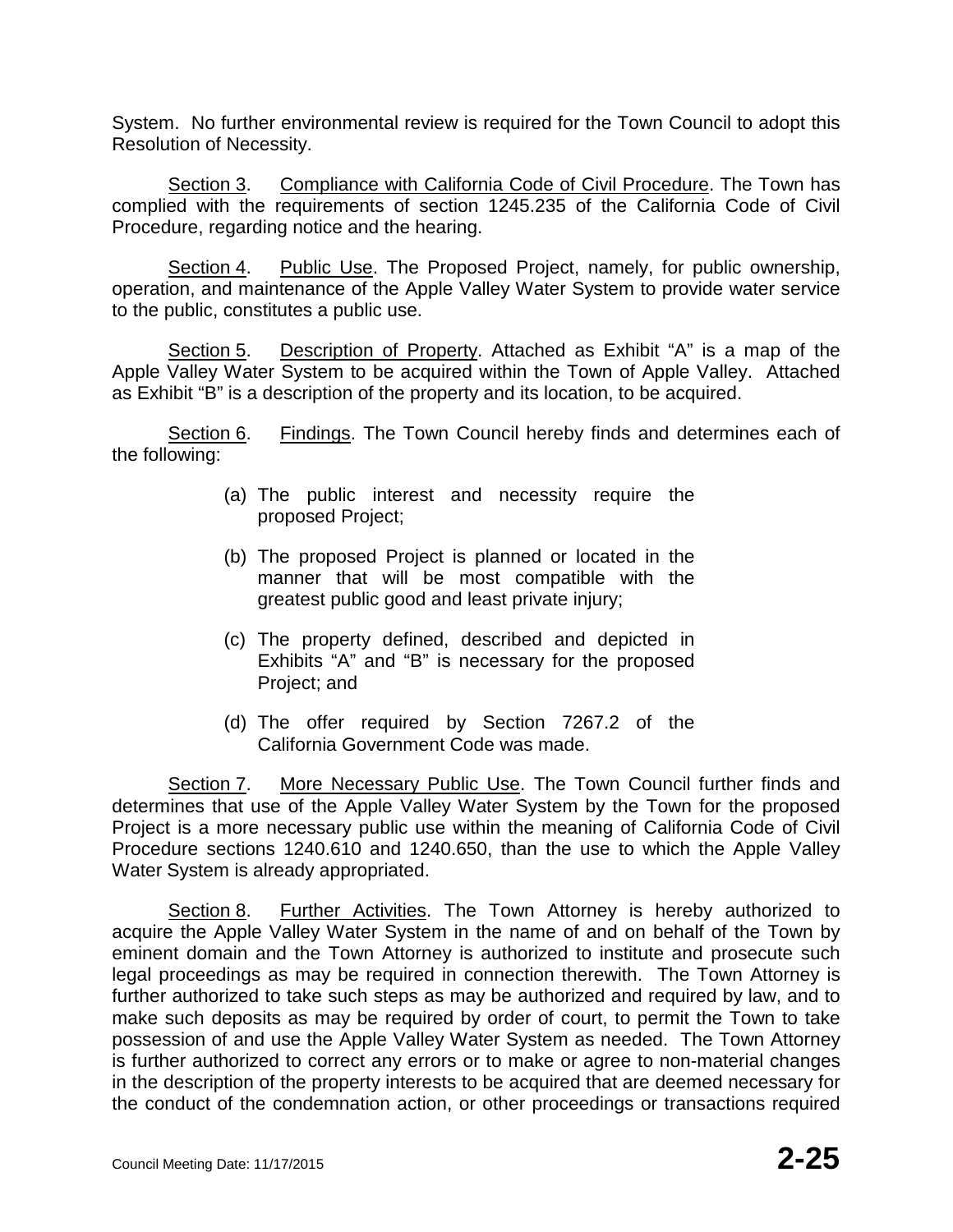to acquire the Apple Valley Water System. The Town Attorney is further authorized to reduce or modify the extent of the property or other interests to be acquired, with the consent of the Court and/or the parties, so as to reduce the compensation payable in the action where such change would not substantially impair the operation of the proposed Project.

Section 9. This Resolution shall take effect immediately upon adoption. The Mayor Pro Tem shall sign this Resolution and the Town Clerk shall attest and certify to the passage and adoption thereof.

**PASSED AND ADOPTED** this 17th day of November, 2015.

\_\_\_\_\_\_\_\_\_\_\_\_\_\_\_\_\_\_\_\_\_\_\_\_\_\_\_\_\_\_\_\_ Mayor Pro Tem

ATTEST:

Town Clerk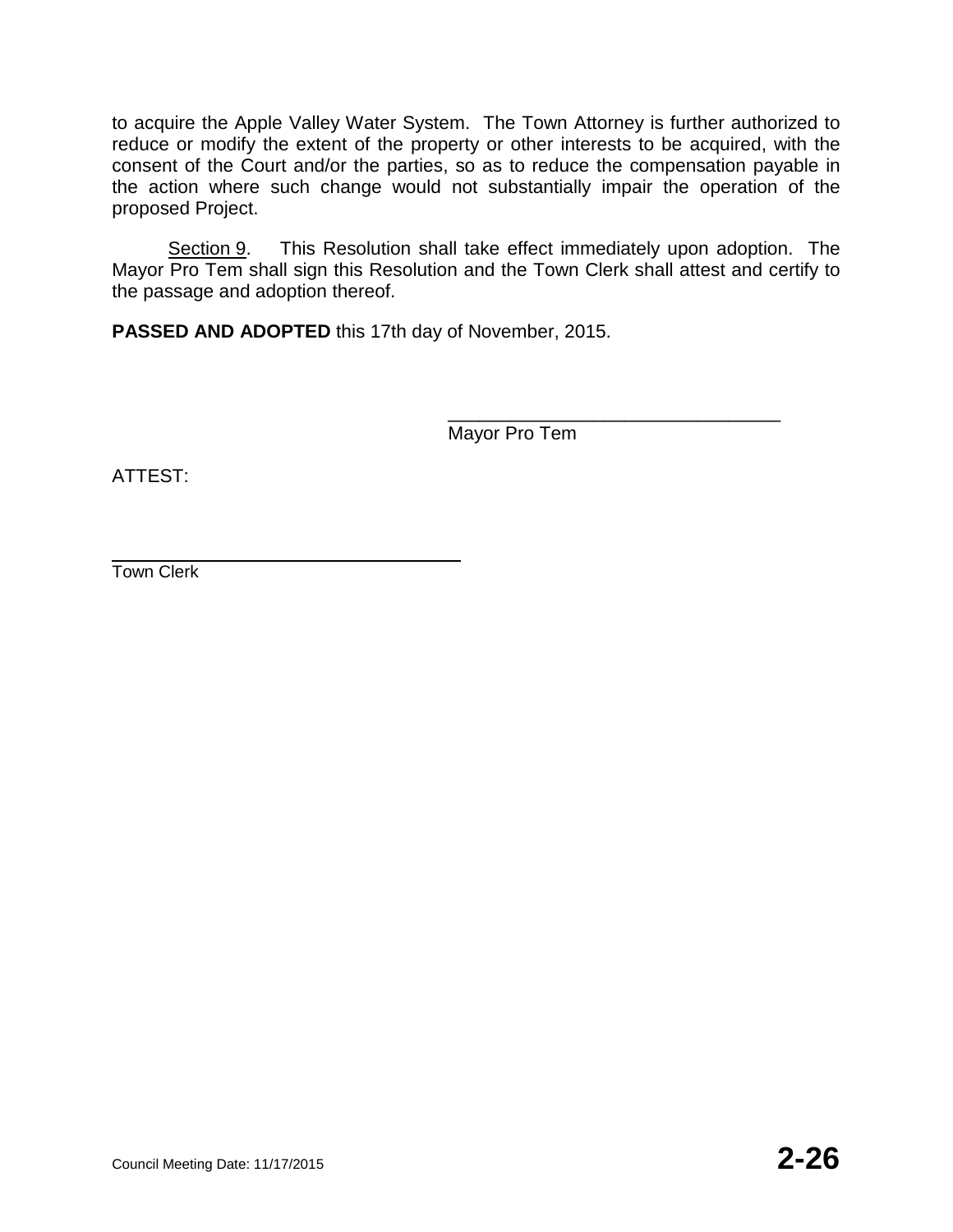### **EXHIBIT A**

#### **MAP OF APPLE VALLEY WATER SYSTEM WITHIN TOWN LIMITS**

**(On File in Town Clerks Office and available for viewing at http://avh2ours.com/council)**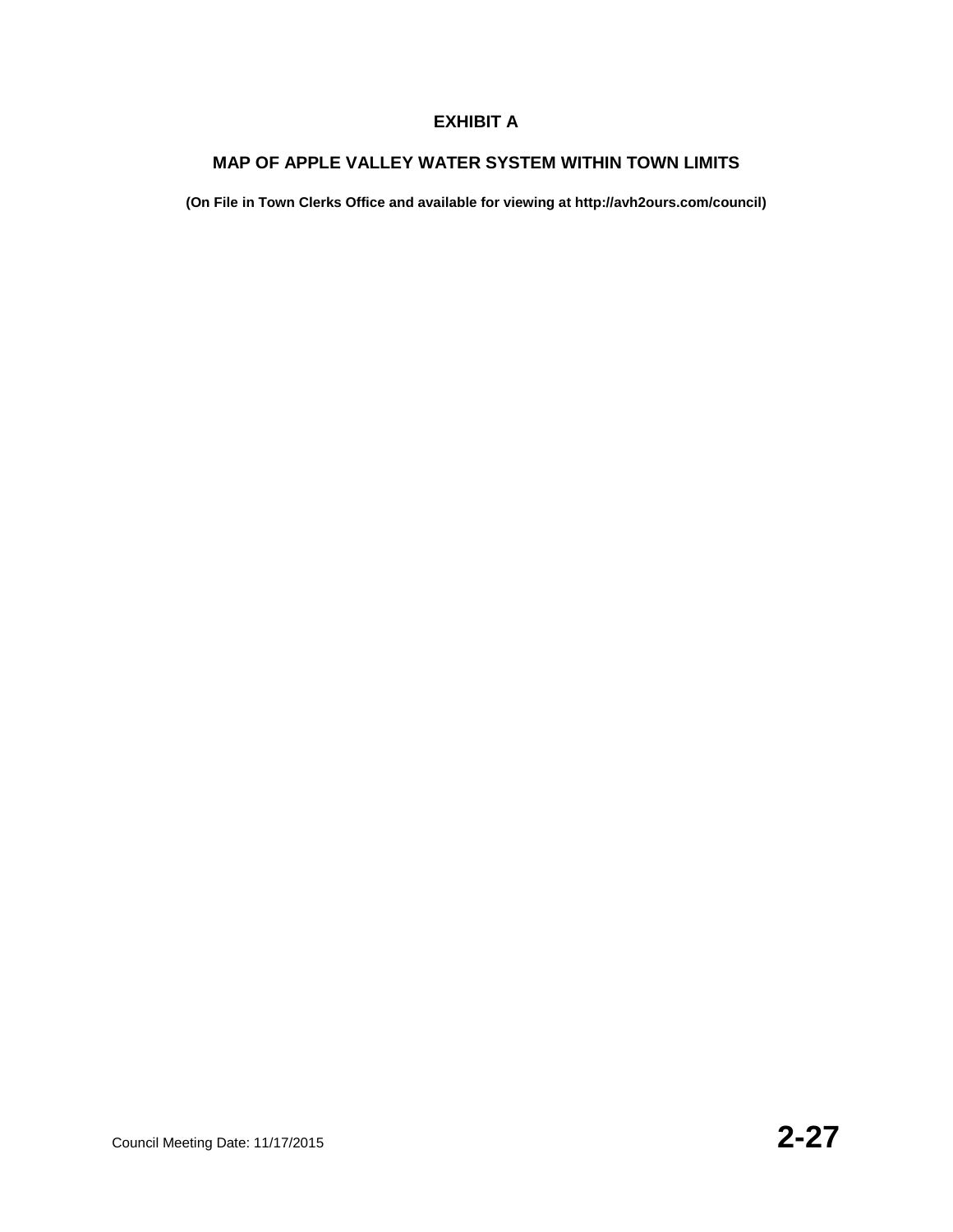#### **EXHIBIT B**

## **DESCRIPTION OF APPLE VALLEY WATER SYSTEM**

**(On File in Town Clerks Office and available for viewing at http://avh2ours.com/council)**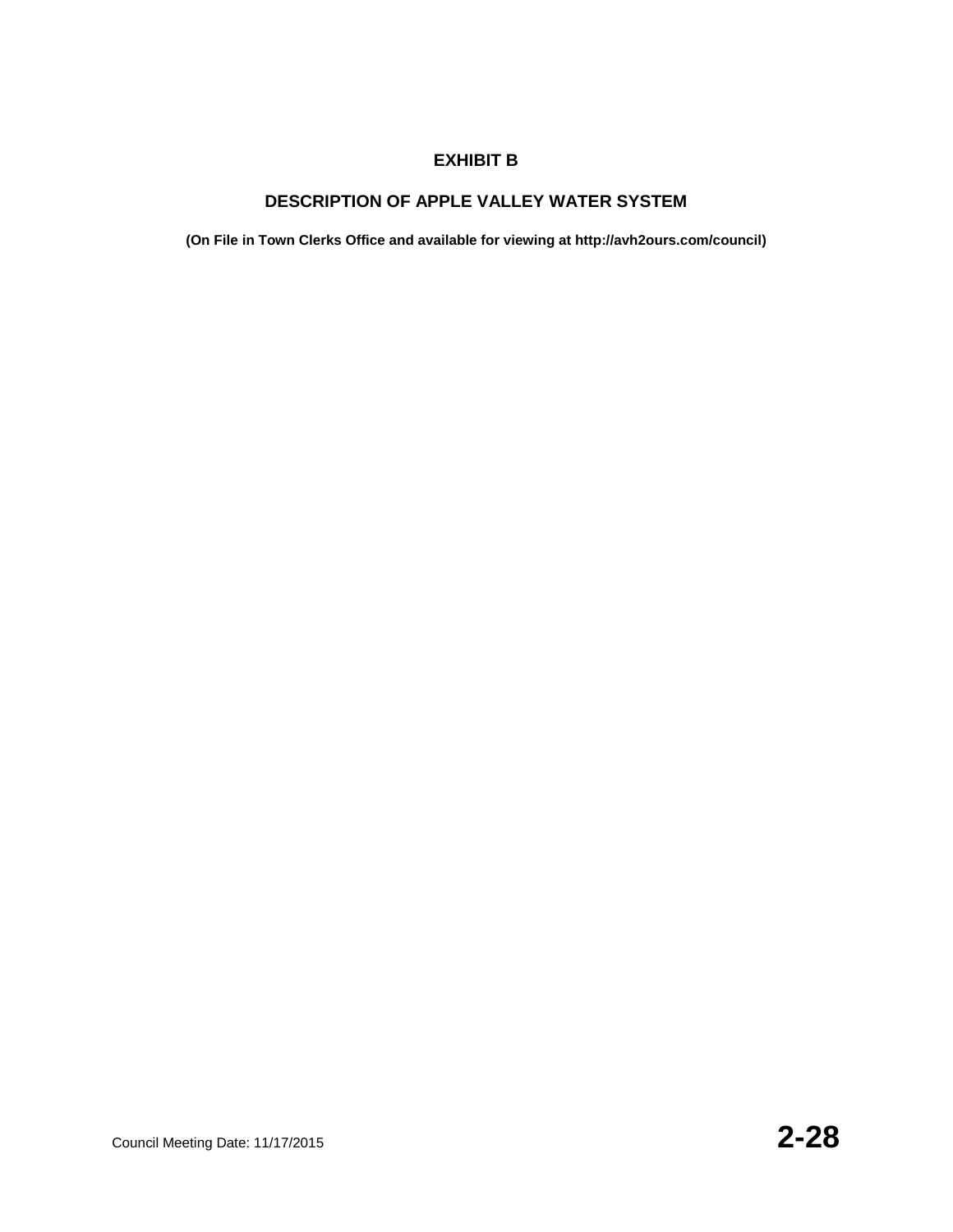### **RESOLUTION NO. 2015-44**

**RESOLUTION OF NECESSITY OF THE TOWN OF APPLE VALLEY AUTHORIZING ACQUISITION BY EMINENT DOMAIN OF PORTIONS OF APPLE VALLEY RANCHOS WATER COMPANY'S WATER SYSTEM KNOWN AS THE APPLE VALLEY WATER SYSTEM TO THE EXTENT LOCATED WITHIN PORTIONS OF THE CITY OF VICTORVILLE AND AN UNINCORPORATED AREA OF THE COUNTY OF SAN BERNARDINO, STATE OF CALIFORNIA, OR OTHERWISE OUTSIDE THE BOUNDARIES OF THE TOWN OF APPLE VALLEY**

**WHEREAS**, by this Resolution of Necessity, the Town proposes to acquire that portion of the Apple Valley Water System as further described in Exhibits "A" and "B," to the extent located outside the Town's limits, including in small portions of the City of Victorville and an unincorporated area of the County of San Bernardino, for a proposed public project, to wit, for the public ownership, operation and maintenance of the Apple Valley Water System to provide water service to the public (hereinafter, the Project), pursuant to Sections 1240.010, 1240.050, 1240.110, 1240.120, 1240.125, 1240.610, *et seq*., and 1240.650 of the California Code of Civil Procedure; Sections 37350.5 and 38730 of the California Government Code; and Article I, Section 19, Article X, Section 5, and Article XI, Section 9 of the Constitution of the State of California; and

**WHEREAS,** pursuant to Section 1245.235 of the California Code of Civil Procedure, the City scheduled a public hearing on this proposed Resolution of Necessity for Tuesday, November 17, 2015, at 6:30 p.m. at the Town Council Chambers at Town Hall located at 14955 Dale Evans Parkway, in Apple Valley, California, and gave Apple Valley Ranchos Water Company notice and an opportunity to appear and be heard at the hearing on the matters referred to in Section 1240.030 of the California Code of Civil Procedure; and

**WHEREAS**, said hearing has been held by the Town Council, and all interested parties were afforded and an opportunity to be heard; and,

**WHEREAS**, the Town Council may now adopt a Resolution of Necessity pursuant to Section 1240.040 of the California Code of Civil Procedure.

**NOW, THEREFORE, BE IT RESOLVED** by the Town Council of the Town of Apple Valley as follows**:**

Section 1. Incorporation of Recitals and Staff Report. The Town Council finds that all of the foregoing recitals and the staff report presented herewith are true and correct and are hereby incorporated and adopted as findings of the Town Council as if fully set forth herein.

Section 2. CEQA Compliance. In accordance with the California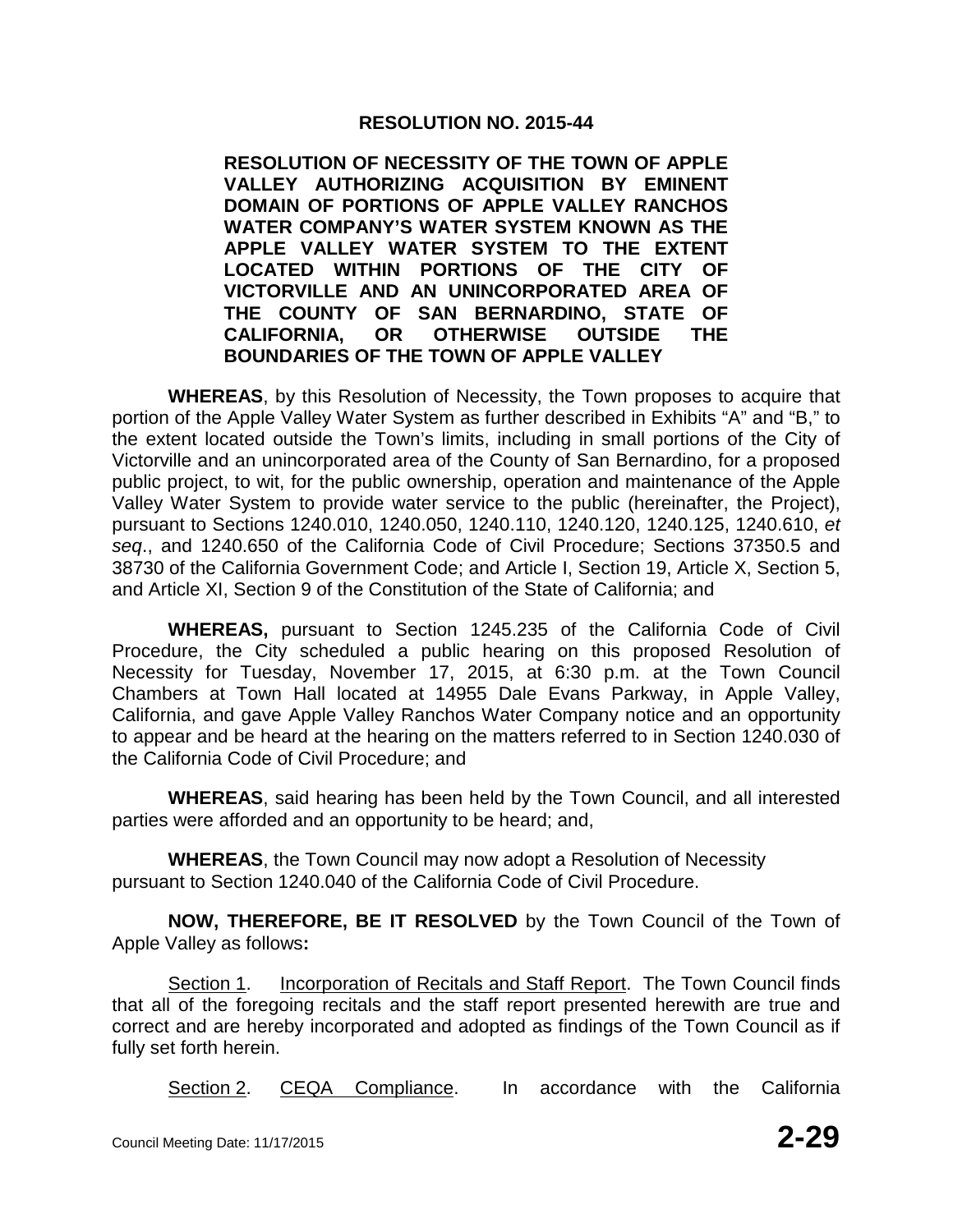Environmental Quality Act (Pub. Res. Code, § 21000 *et seq.* [CEQA]) and the State Guidelines for Implementation of CEQA (Tit. 14, Cal. Code Regs., § 15000 *et seq.*), the Town Council certified a final Environmental Impact Report (State Clearinghouse # 2015061078) for the Project that fully analyzes and discloses the potential environmental impacts associated with the Town's acquisition of the Apple Valley Water System. No further environmental review is required for the Town to adopt this Resolution of Necessity.

Section 3. Compliance with California Code of Civil Procedure. The Town has complied with the requirements of Section 1245.235 of the California Code of Civil Procedure, regarding notice and the hearing.

Section 4. Public Use. The proposed Project, namely, for public ownership, operation and maintenance of the Apple Valley Water System to provide water service to the public, constitutes a public use.

Section 5. Description of Property. Attached as Exhibit "A" is a map of the Apple Valley Water System to be acquired outside the Town's limits, including small portions of the City of Victorville and an unincorporated area of the County of San Bernardino. Attached as Exhibit "B" is a description of the property and its location, to be acquired.

The Yermo water system, which was recently acquired by Apple Valley Ranchos Water Company, is not considered a part of the Apple Valley Water System. The Yermo water system located approximately 45 miles from the Town; does not provide any water services to the Town's residents, businesses, or other uses; and its facilities do not provide any other benefit to the Town's residents. Furthermore, the Yermo water system is an entirely separate and distinct system that is not integrated into the Apple Valley Water System.

Section 6. Findings.The Town Council hereby finds and determines each of the following:

- (a) The public interest and necessity require the proposed Project;
- (b) The proposed Project is planned or located in the manner that will be most compatible with the greatest public good and least private injury;
- (c) The property defined, described and depicted in Exhibits "A" and "B" is necessary for the proposed Project; and
- (d) The offer required by Section 7267.2 of the California Government Code was made.

Section 7. More Necessary Public Use. The Town Council further finds and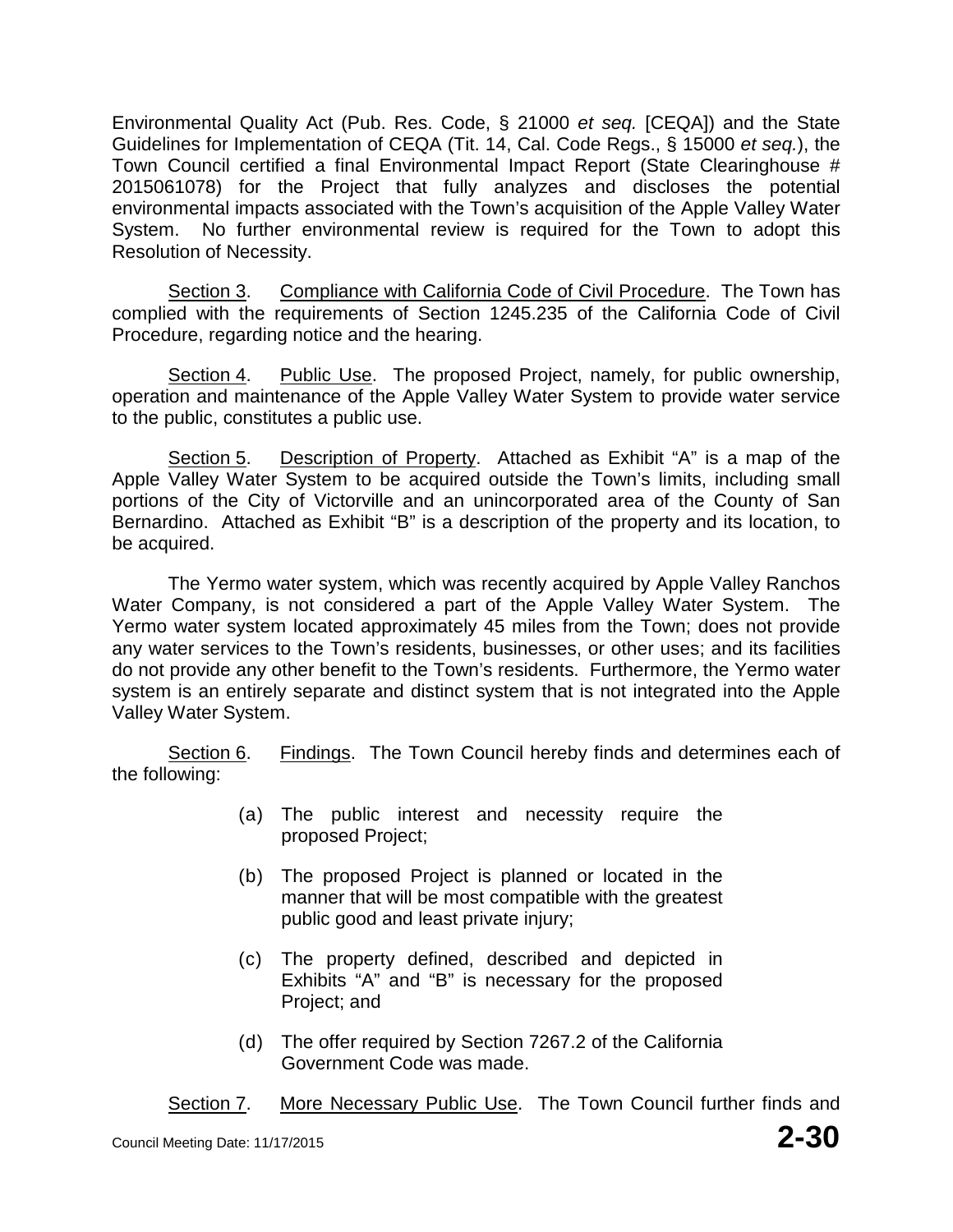determines that the use of the Apple Valley Water System by the Town for the proposed Project is a more necessary public use within the meaning of California Code of Civil Procedure sections 1240.610 and 1240.650, than the use to which the Apple Valley Water System is already appropriated.

Section 8. Further Activities. The Town Attorney is hereby authorized to acquire the Apple Valley Water System in the name of and on behalf of the Town by eminent domain, and the Town Attorney is authorized to institute and prosecute such legal proceedings as may be required in connection therewith. The Town Attorney is further authorized to take such steps as may be authorized and required by law, and to make such deposits as may be required by order of court, to permit the Town to take possession of and use the Apple Valley Water System as needed. The Town Attorney is further authorized to correct any errors or to make or agree to non-material changes in the description of the property interests to be acquired that are deemed necessary for the conduct of the condemnation action, or other proceedings or transactions required to acquire the Apple Valley Water System. The Town Attorney is further authorized to reduce or modify the extent of the property or other interests to be acquired, if with the consent of the Court and/or the parties, so as to reduce the compensation payable in the action where such change would not substantially impair the operation of the proposed Project.

Section 9. This Resolution shall take effect immediately upon adoption. The Mayor Pro Tem shall sign this Resolution and the Town Clerk shall attest and certify to the passage and adoption thereof.

**PASSED AND ADOPTED** this 17th day of November, 2015.

\_\_\_\_\_\_\_\_\_\_\_\_\_\_\_\_\_\_\_\_\_\_\_\_\_\_\_\_\_\_\_\_ Mayor Pro Tem

ATTEST:

Town Clerk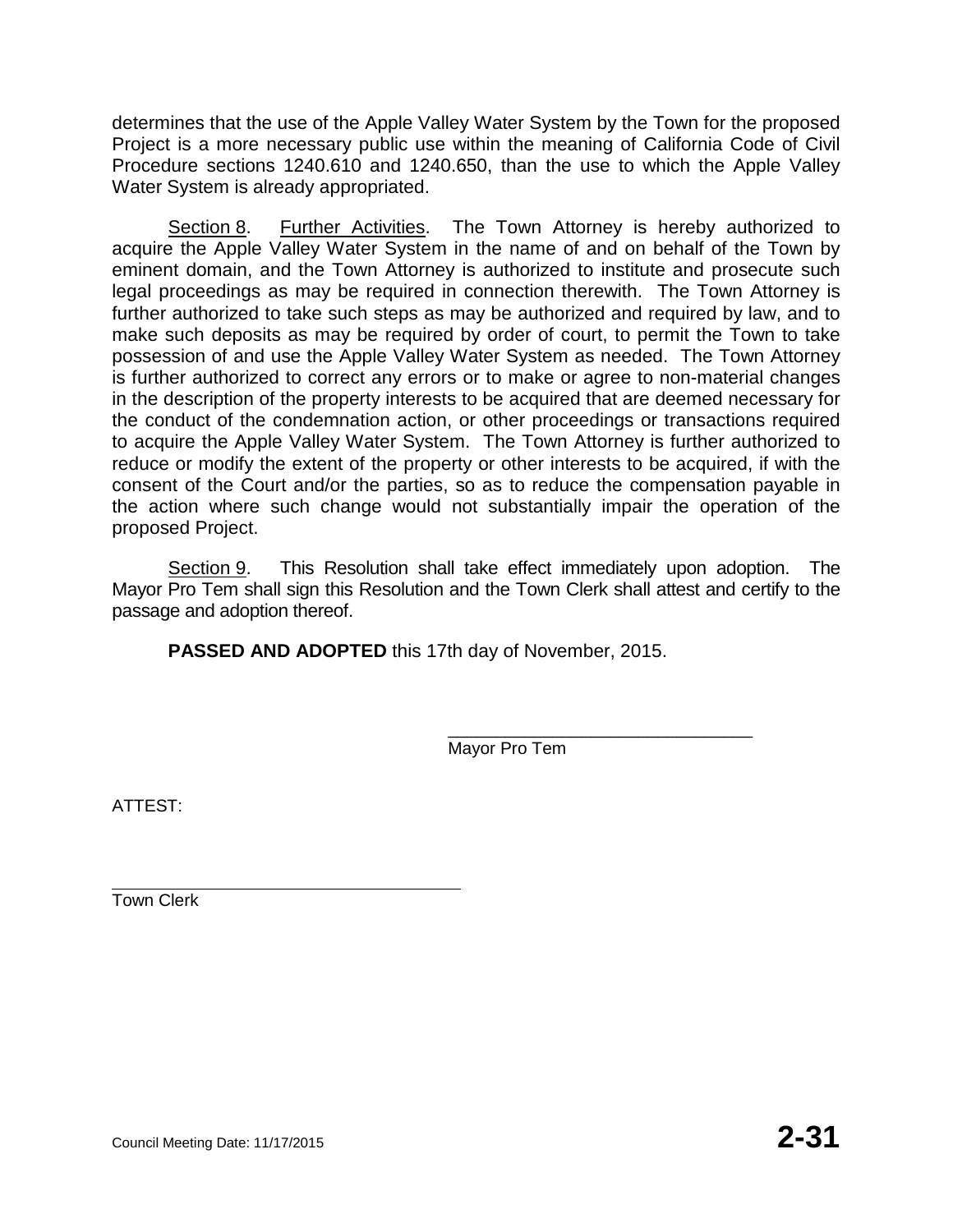### **EXHIBIT A**

#### **MAP OF APPLE VALLEY WATER SYSTEM OUTSIDE TOWN LIMITS**

**(On File in Town Clerks Office and available for viewing at http://avh2ours.com/council)**